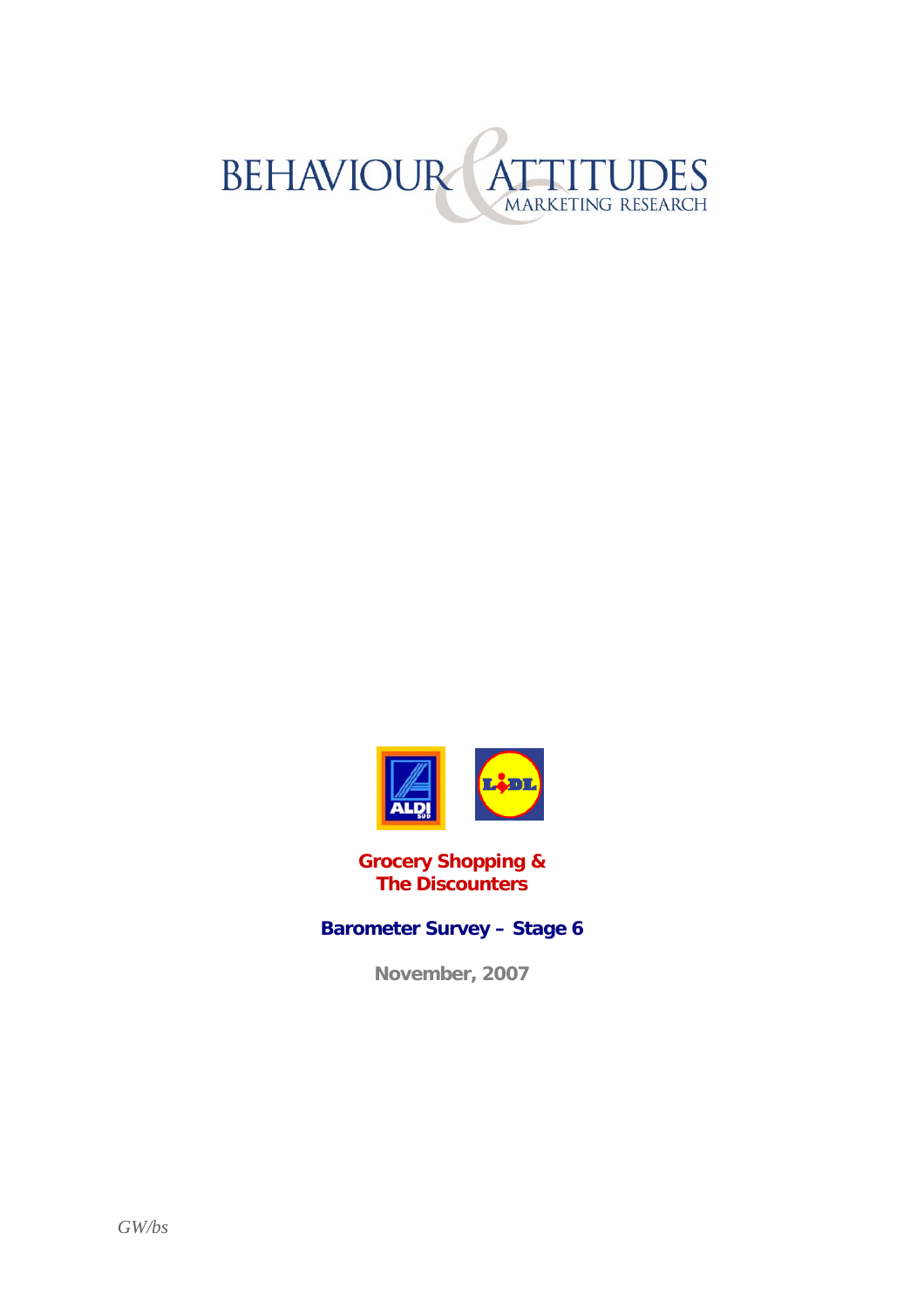### **Table of Contents**

| <b>INTRODUCTION</b>              |                                                                       | 3              |
|----------------------------------|-----------------------------------------------------------------------|----------------|
| <b>SUMMARY &amp; CONCLUSIONS</b> |                                                                       | 5              |
| $\mathbf 1$ .                    | <b>GROCERY SHOPPING</b><br>A Majority Rely on One Main Weekly Trip    | $\overline{7}$ |
| 2.                               | <b>STORE USAGE</b><br><b>Tesco has the Widest Franchise</b>           | 8              |
| 3.                               | <b>STORE SHARES</b><br><b>Tesco's Lead Extended</b>                   | 10             |
| 4.                               | <b>WEEKLY SPENDING</b><br>An Average Estimate of €136 (Up 2%)         | 12             |
| 5.                               | <b>SPENDING X MAIN STORE</b><br><b>Superquinn Shoppers Spend Most</b> | 15             |
| 6.                               | <b>SPENDING INCREASES</b><br><b>Assumptions Higher than Reality</b>   | 17             |
| 7.                               | <b>THE DISCOUNTERS</b><br>Universally Known & More Widely Used Now    | 21             |
| 8.                               | <b>ALDI &amp; LIDL</b><br><b>Similarity in Purchases</b>              | 27             |
| 9.                               | <b>ALDI &amp; LIDL</b><br>Key Performance Ratings are Broadly Similar | 29             |
| 10.                              | <b>ALDI &amp; LIDL</b><br><b>Future Usage - More Settled Now</b>      | 33             |
|                                  |                                                                       |                |

#### **APPENDICES**

**Sampling Points Social Grade Classification Questionnaire**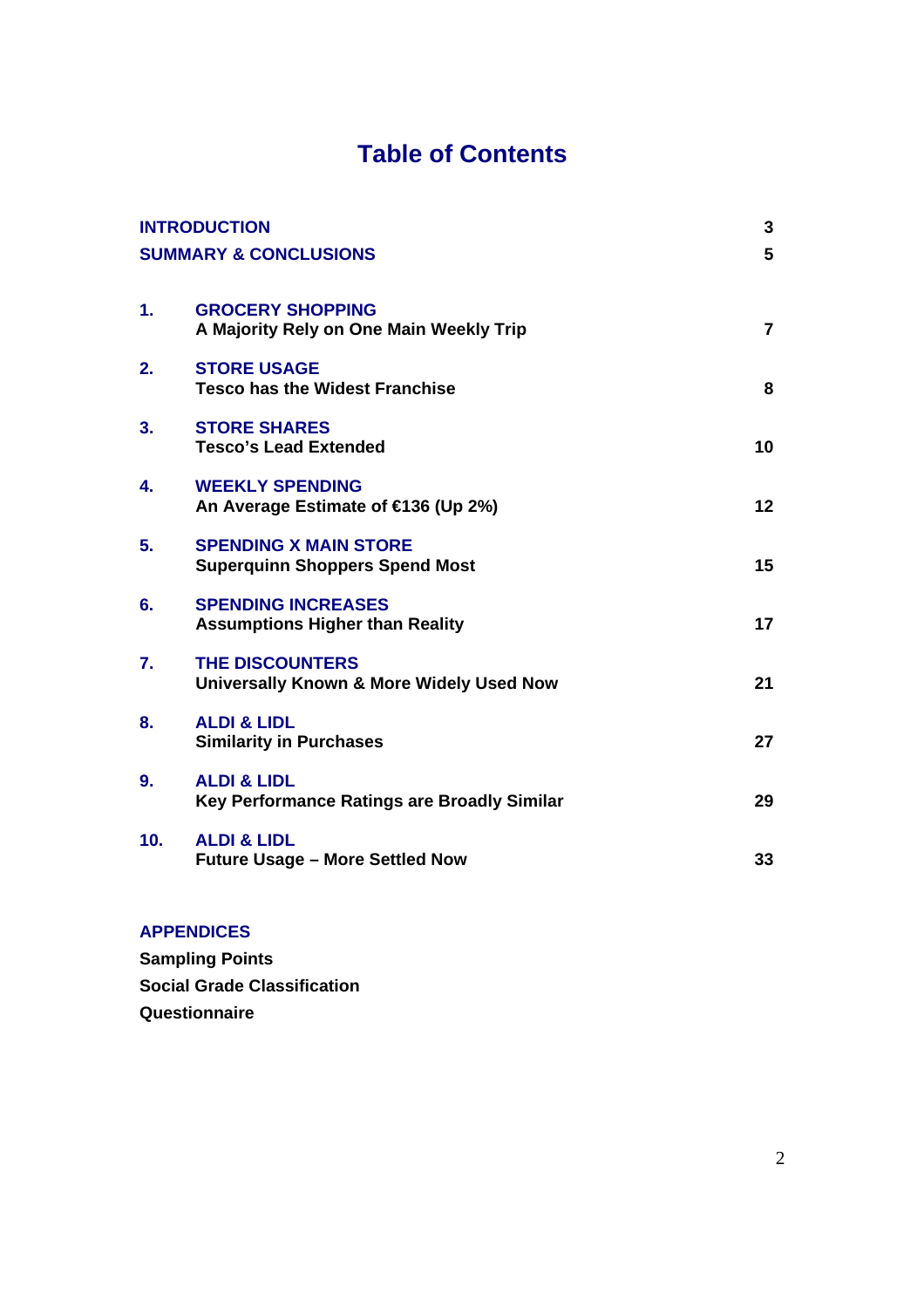## **INTRODUCTION**

This research on grocery shopping has been conducted by Behaviour & Attitudes Limited on an annual basis since 2002, in order to track awareness, usage and perceived performance of the two German discounters, Aldi & Lidl.

This latest stage was conducted during November 2007 and covered the following information:-

- Normal approach to grocery shopping
- Main store used for grocery shopping
- Other stores used for grocery shopping
- Estimated weekly spend on groceries nowadays
- Estimated weekly spend on groceries a year ago
- Reported trends in grocery spending versus last year
- Awareness of Aldi or Lidl
- Local availability of Aldi or Lidl
- Incidence of visiting Aldi or Lidl
- Incidence of shopping in Aldi or Lidl
- Frequency of shopping in Aldi or Lidl
- Aldi/Lidl ratings on range of choice
- Aldi/Lidl ratings on general product quality
- Aldi/Lidl ratings on value for money
- Aldi/Lidl ratings on prices vs the main supermarkets
- Expectations for future Aldi/Lidl usage
- Share of grocery spend across main stores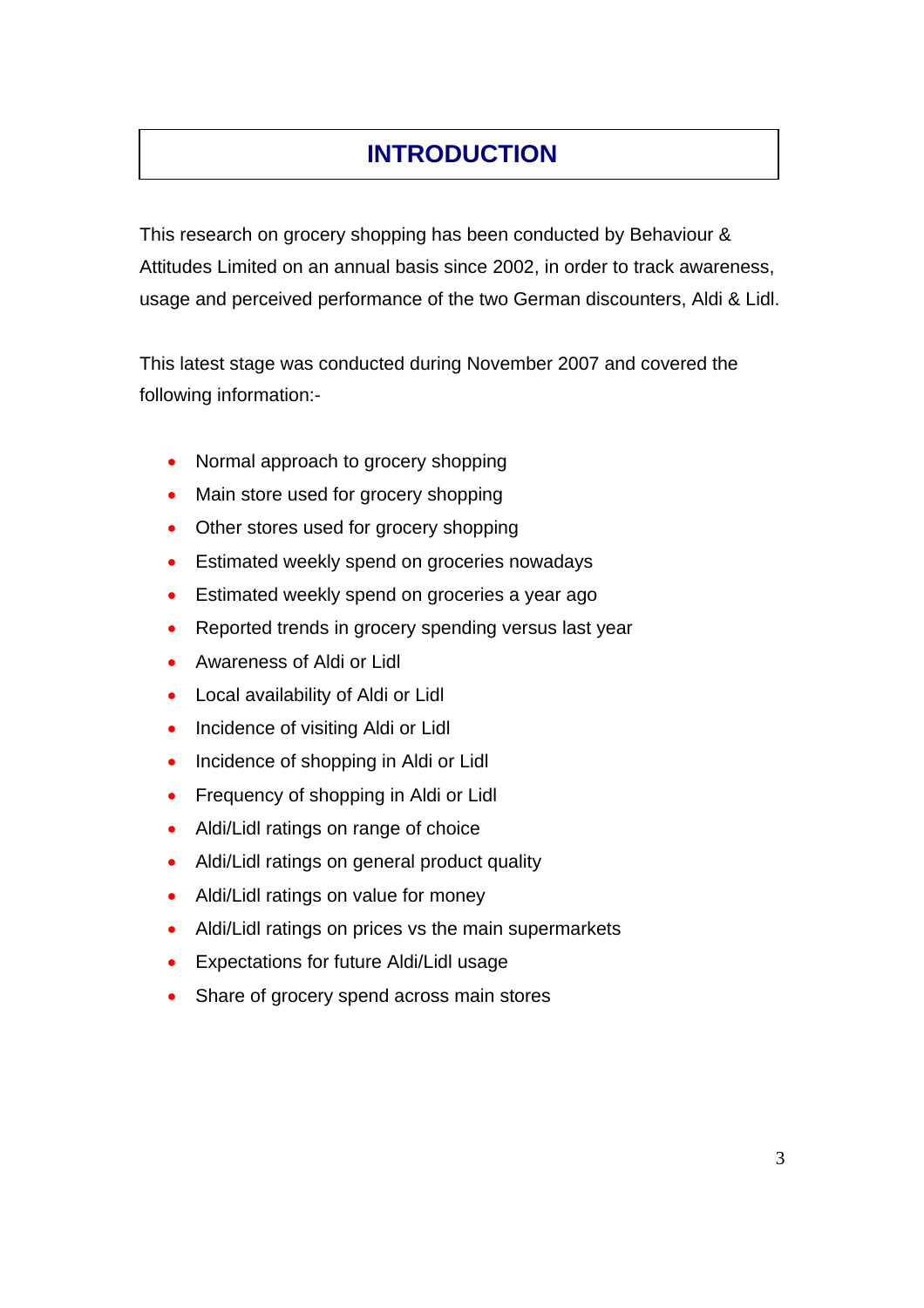All stages of this research have been based on participation in B&A's bi-monthly Barometer survey. Each Barometer survey is based on a nationally representative quota sample of 1000 adults (aged 15 years and over).

All interviewing is conducted face-to-face in-home, using a structured questionnaire. Interviewing is carried out across 60 separate sampling points to ensure comprehensive geographical spread, and a fresh sample is used for each survey.

Selection of respondents is determined by quota controls relating to gender, age and social class within region, to ensure a microcosm of the national adult population.

All interviewing is carried out by fully trained and experienced members of B&A's interviewer panel, working under direct supervision throughout the survey. All aspects of this research are conducted in accordance with guidelines from the Market Research Society and ESOMAR (the International representative body for Marketing Research organisations).

Fieldwork for this latest stage was completed between the 26th October and 6th November, 2007.

Technical appendices comprise a list of sampling points, social class definitions and a copy of the survey questionnaire.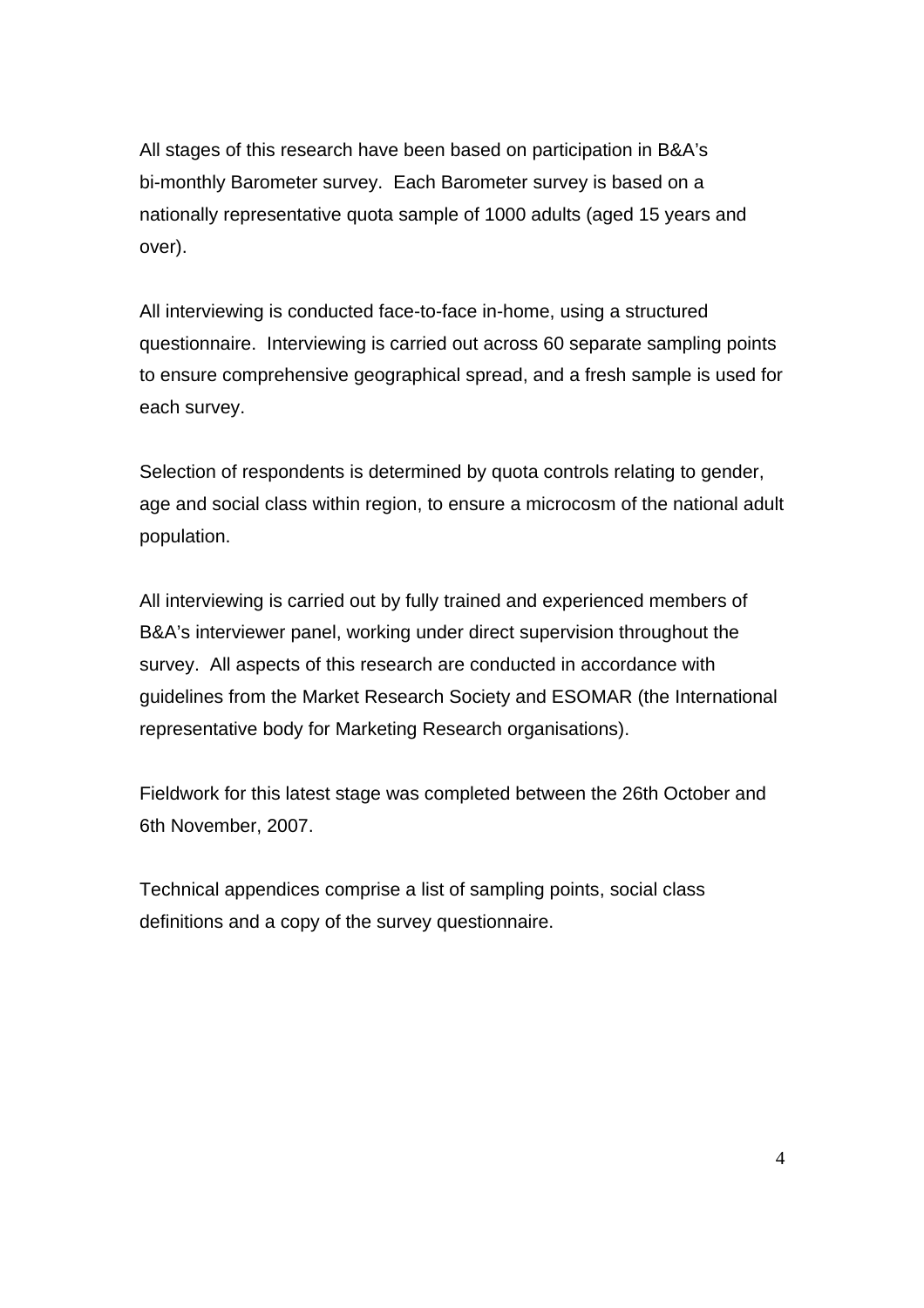### **SUMMARY & CONCLUSIONS**

- **60% of grocery shoppers rely on one main weekly trip with top-ups, while 32% spread their shopping over 2 or more days a week.**
- **Tesco and Dunnes enjoy the widest franchise ahead of SuperValu and Aldi/Lidl.**
- **A similar pattern was evident in main store choices, with Tesco now ahead of Dunnes.**
- **Estimates of weekly expenditure on groceries averaged €136 overall (higher for family stage shoppers and those with children).**
- **This reported grocery spending represents an increase of 2% on last year's estimates.**
- **Superquinn shoppers spend most on groceries, with symbol groups and Aldi/Lidl lowest.**
- **Taking account of household size, estimated grocery spending per head was highest and similar for the symbol groups and Superquinn, just ahead of SuperValu. Dunnes and Tesco were at a somewhat lower gearing, albeit ahead of Aldi/Lidl.**
- **As in previous stages of this research, shopper assumptions about grocery price increases were well ahead of reality:**
	- o **Assumed rise versus last year ……………………+11%**
	- o **Actual difference in reported spend …………….. +2%**
- **This marked differential was somewhat lower than the 2006 results (assumed 14% vs actual 1%).**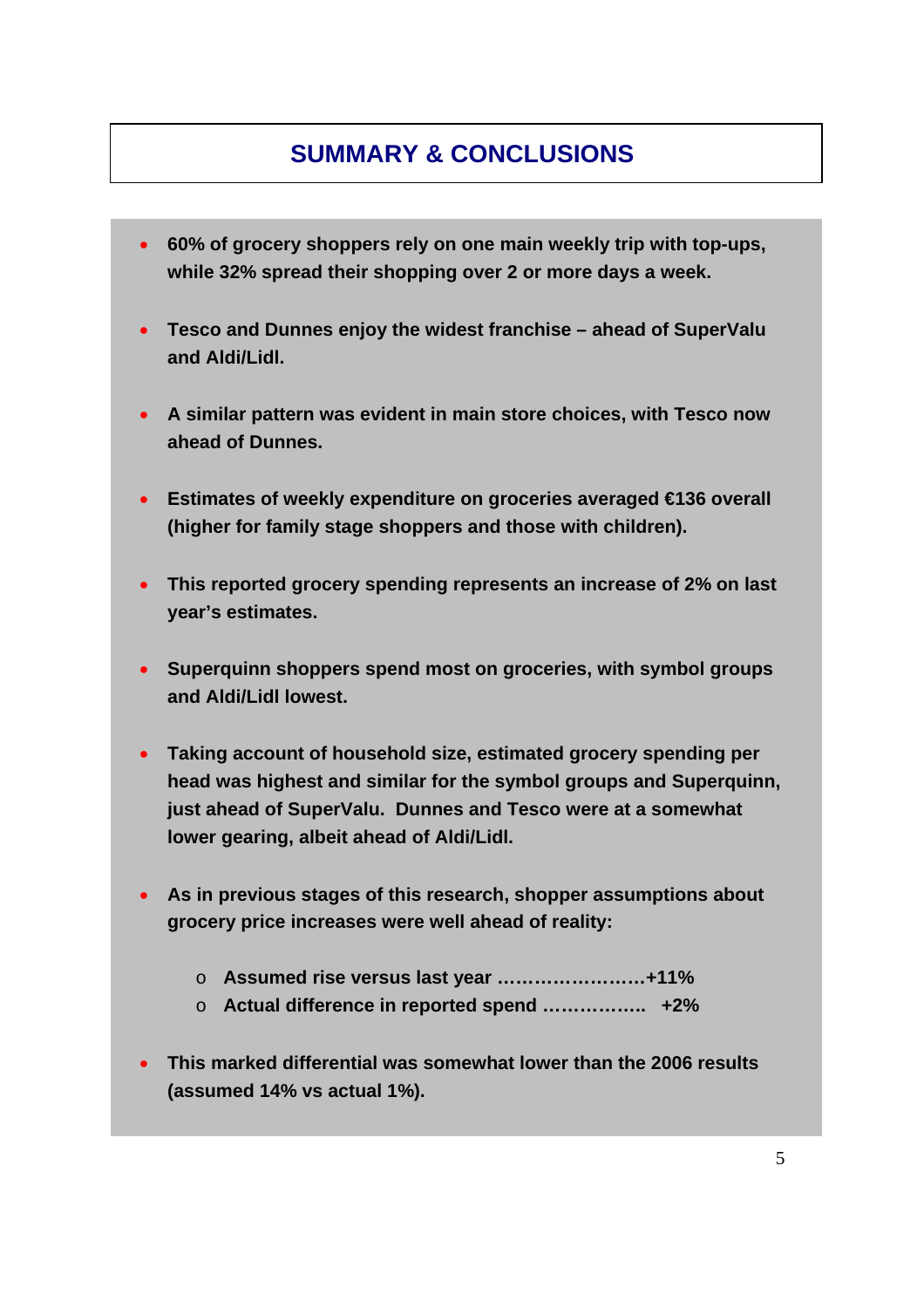- **The two German discounters Aldi and Lidl have become universally familiar at this stage, and a sense of local availability has extended.**
- **This has been reflected in higher visiting and shopping levels for both chains (Lidl used by 68% and Aldi by 44% now).**
- **However, reported frequency of using these discounters has reduced to some degree over the past 2-3 years (possibly reflecting a degree of 'settlement').**
- **The pattern of purchases is similar and broadly spread in Aldi and Lidl stores. Household cleaners, fruit & veg, toilet tissues, toiletries and biscuits are the most popular categories (ahead of detergents, juices, household products and cheese).**
- **Perceptions of Aldi and Lidl performance on range, quality and value have been broadly positive over time (with some variations from year to year).**
- **Latterly Aldi appears to have moved just ahead of Lidl on range of choice and product quality.**
- **Both are generally acknowledged to offer good value, although not at quite the pitch which was evident in 2003.**
- **Prices in Aldi/Lidl are still widely regarded as lower than the main supermarkets, but not as emphatically as in earlier years.**
- **Predictions on future usage of these discounters has also stabilised in the past year – suggesting some loss of momentum in growth for both groups.**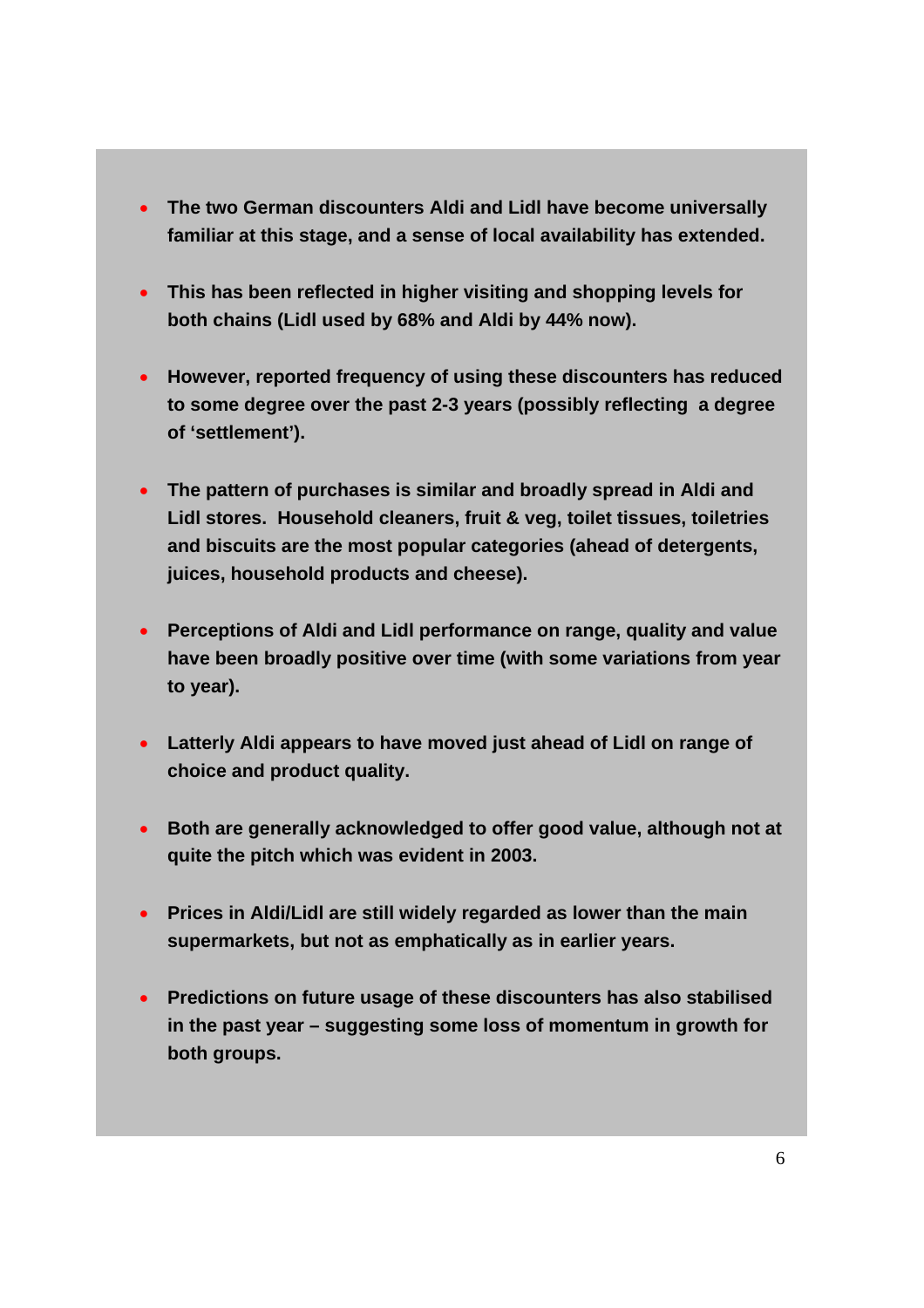# **1. GROCERY SHOPPING**

### **A Majority Rely on One Main Weekly Trip**

Six in ten grocery shoppers (60%) indicated that they normally rely on one main weekly trip (with some topping up) when doing their grocery shopping.

![](_page_6_Figure_3.jpeg)

A further third (32%) spread their grocery shopping over two or more days in the week, while 5% shop daily and the balance of 3% vary their approach.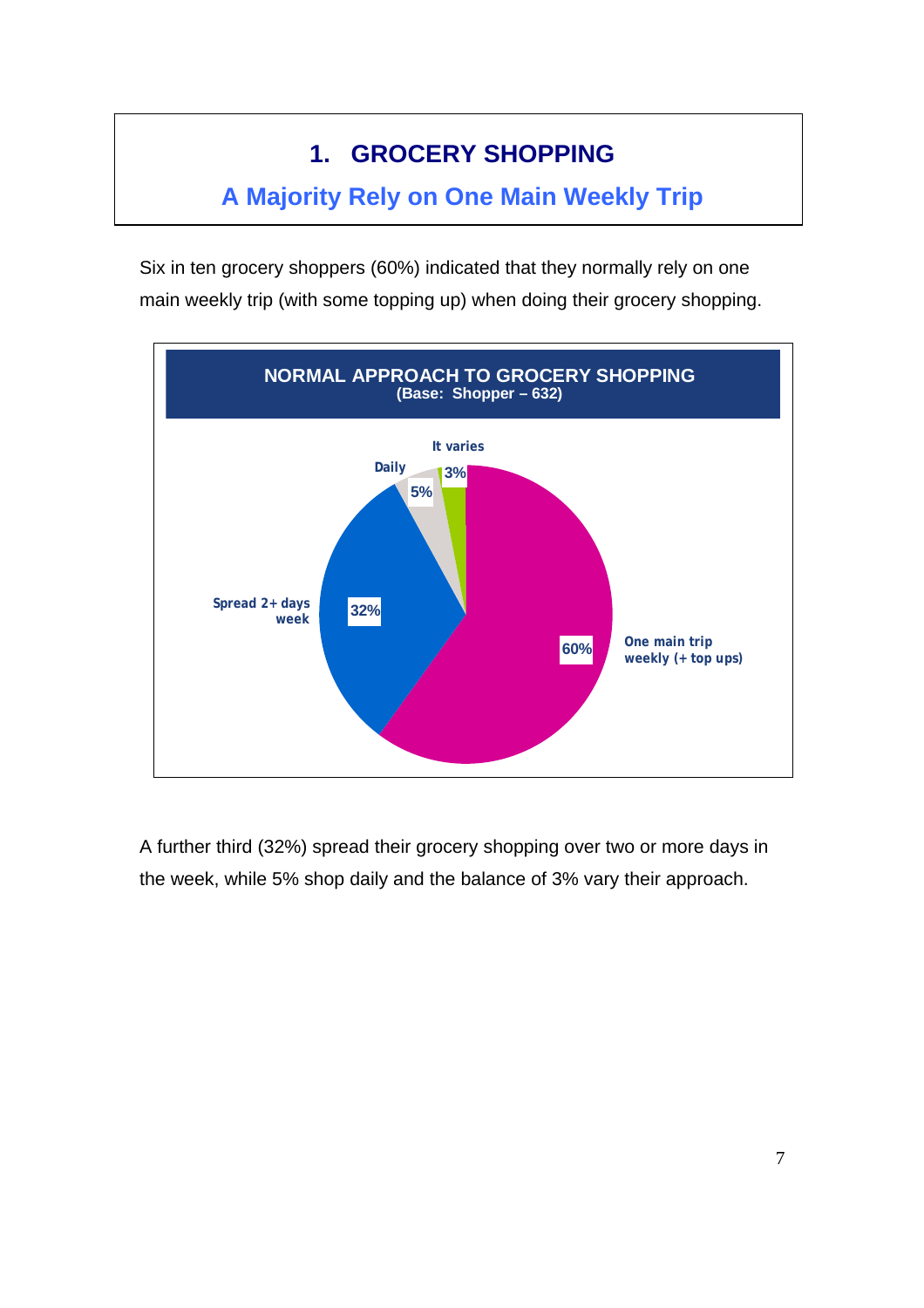### **2. STORE USAGE**

#### **Tesco has the Widest Franchise**

Reported usage of main stores for groceries showed Tesco with the widest franchise at 35%, ahead of Dunnes at 26% and SuperValu at 18%. This compared with Aldi/Lidl at 7%, any symbol group outlets 6% and Superquinn 4%.

![](_page_7_Figure_3.jpeg)

This chart also indicates any current usage of these retail brands and this confirmed a broadly similar pattern; Tesco 60% and Dunnes 53% most widely used overall, ahead of SuperValu 38%. This compared with Aldi/Lidl at 34%, symbol groups 29% and Superquinn 14%.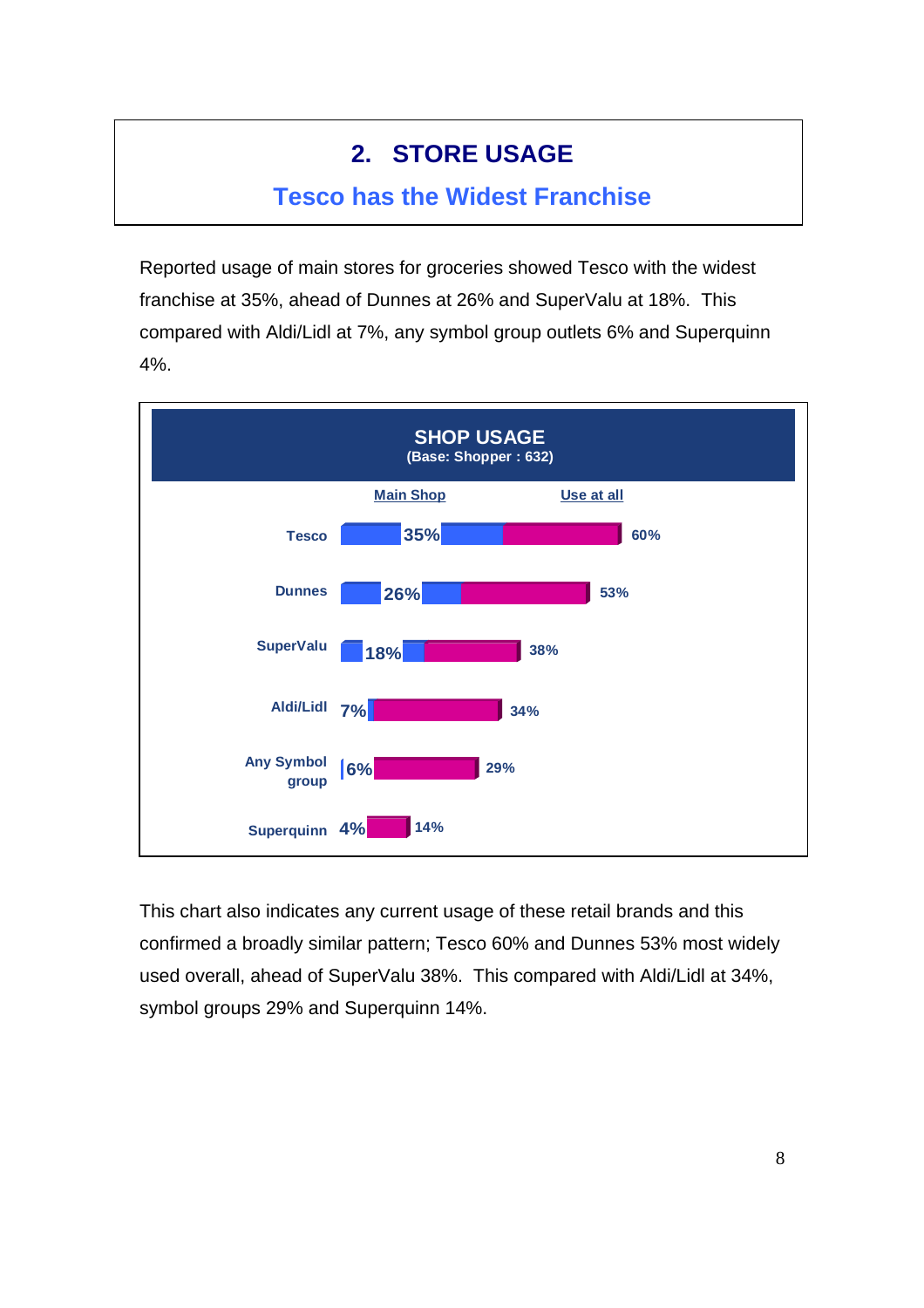![](_page_8_Figure_0.jpeg)

The chart below provides a comparison between these claimed usage levels for the main stores and an average for the preceding five years.

This suggests that Tesco and Dunnes have extended their respective franchises considerably in the latest figures, with Tesco also making significant progress as a main store choice (little change evident in the balance of these store groupings).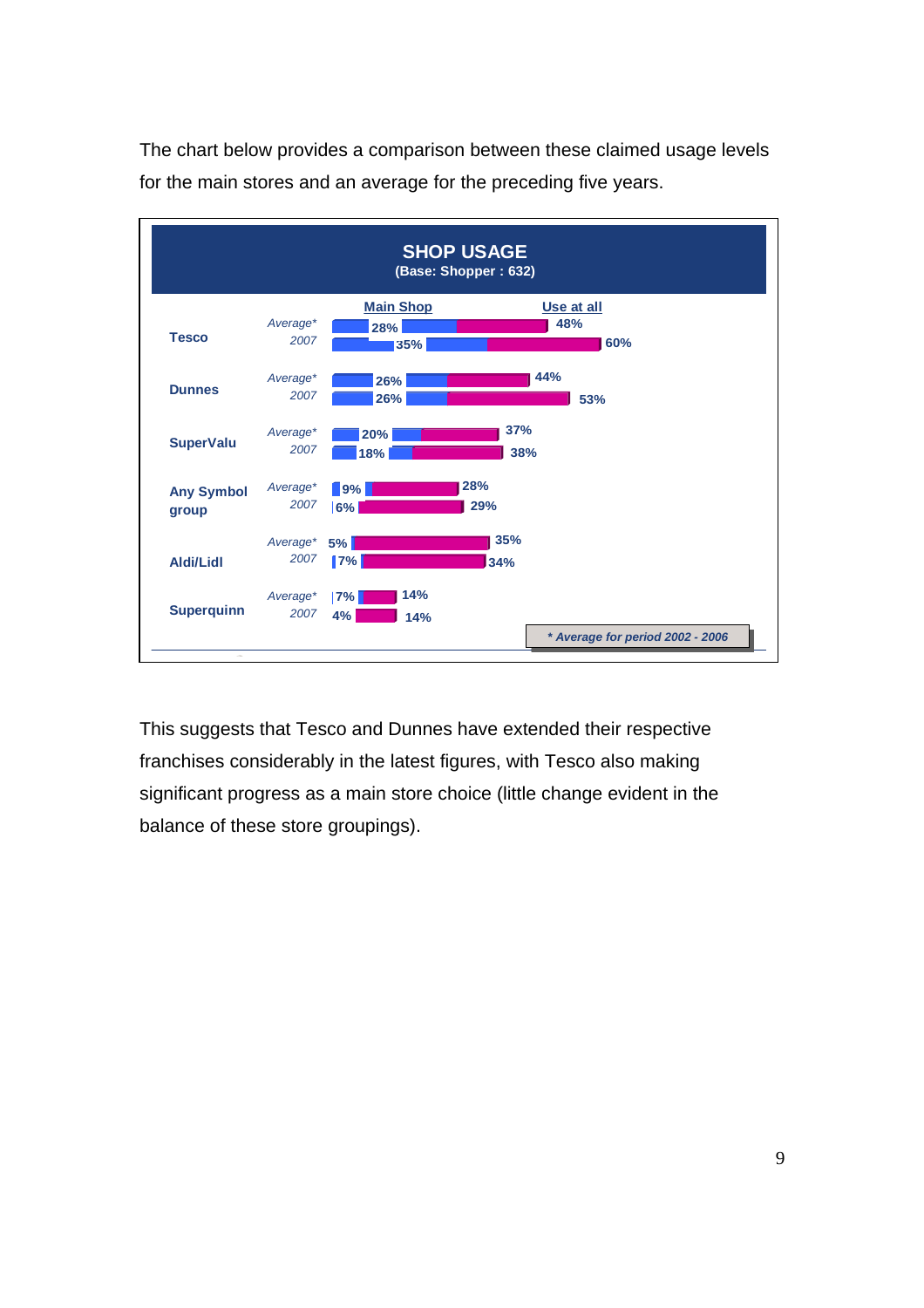# **3. STORE SHARES**

### **Tesco's Lead Extended**

The market share estimates shown below were based on asking shoppers to estimate how every €100 they spend would break down between the main store groups.

The results indicate that Tesco and Dunnes jointly account for half of this expenditure, with Tesco further consolidating its lead (the discounters representing 18% overall, with Lidl enjoying the balance of advantage over Aldi).

![](_page_9_Figure_4.jpeg)

A breakdown by weight of weekly grocery spend suggests that Tesco holds a broadly similar share across heavy, medium and low spenders, whereas Dunnes has a lower share at the lighter end.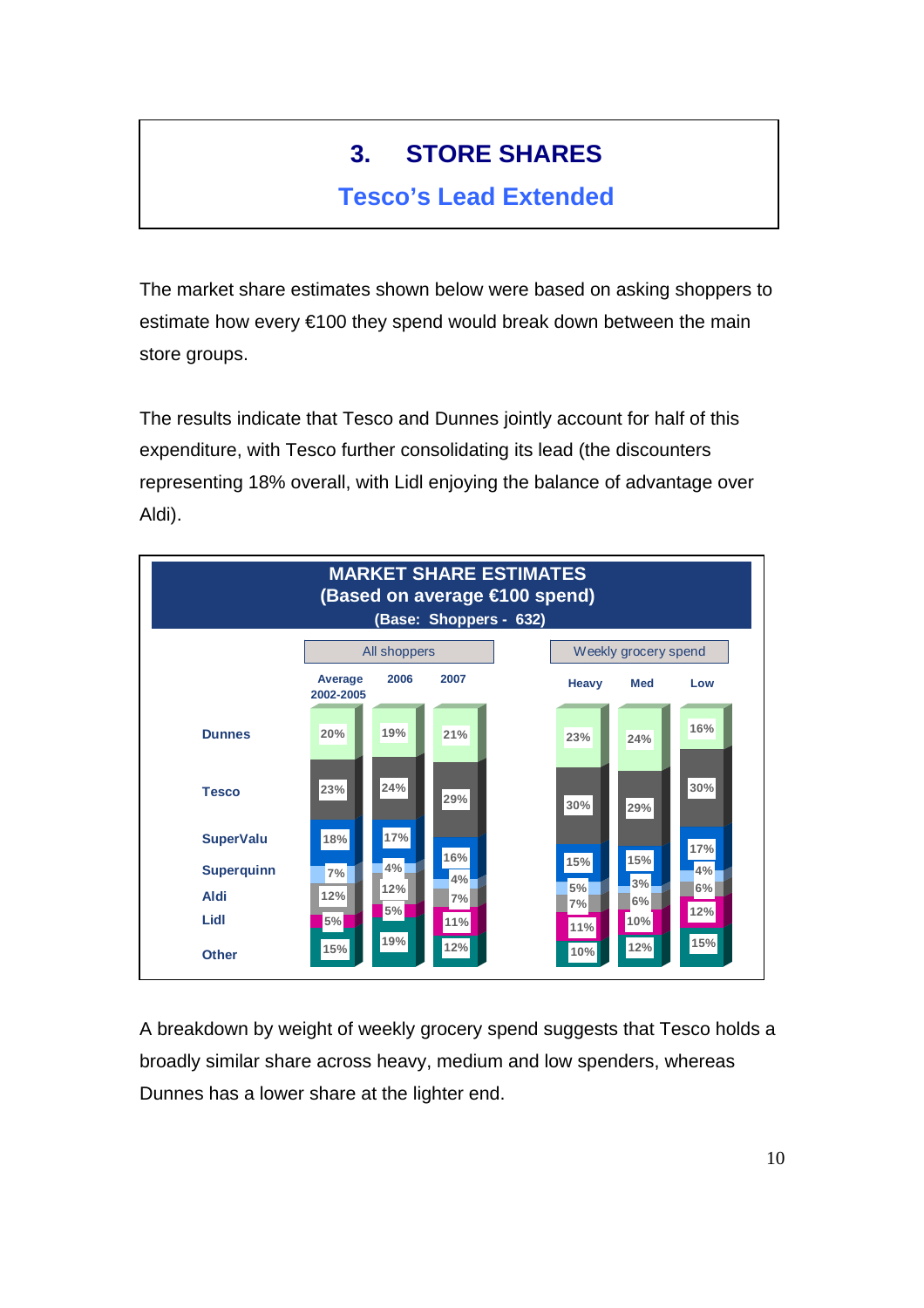A review of these share estimates across the main demographics indicates that older shoppers are less likely to rely on Tesco or Dunnes - SuperValu enjoying higher than average support at this more mature level.

![](_page_10_Figure_1.jpeg)

Tesco and Dunnes have a similar pattern at middle class and working class level, with marked differences among farming households.

Understandably, Tesco and Dunnes are comparatively stronger in urban areas, whereas SuperValu makes a much better showing in rural areas.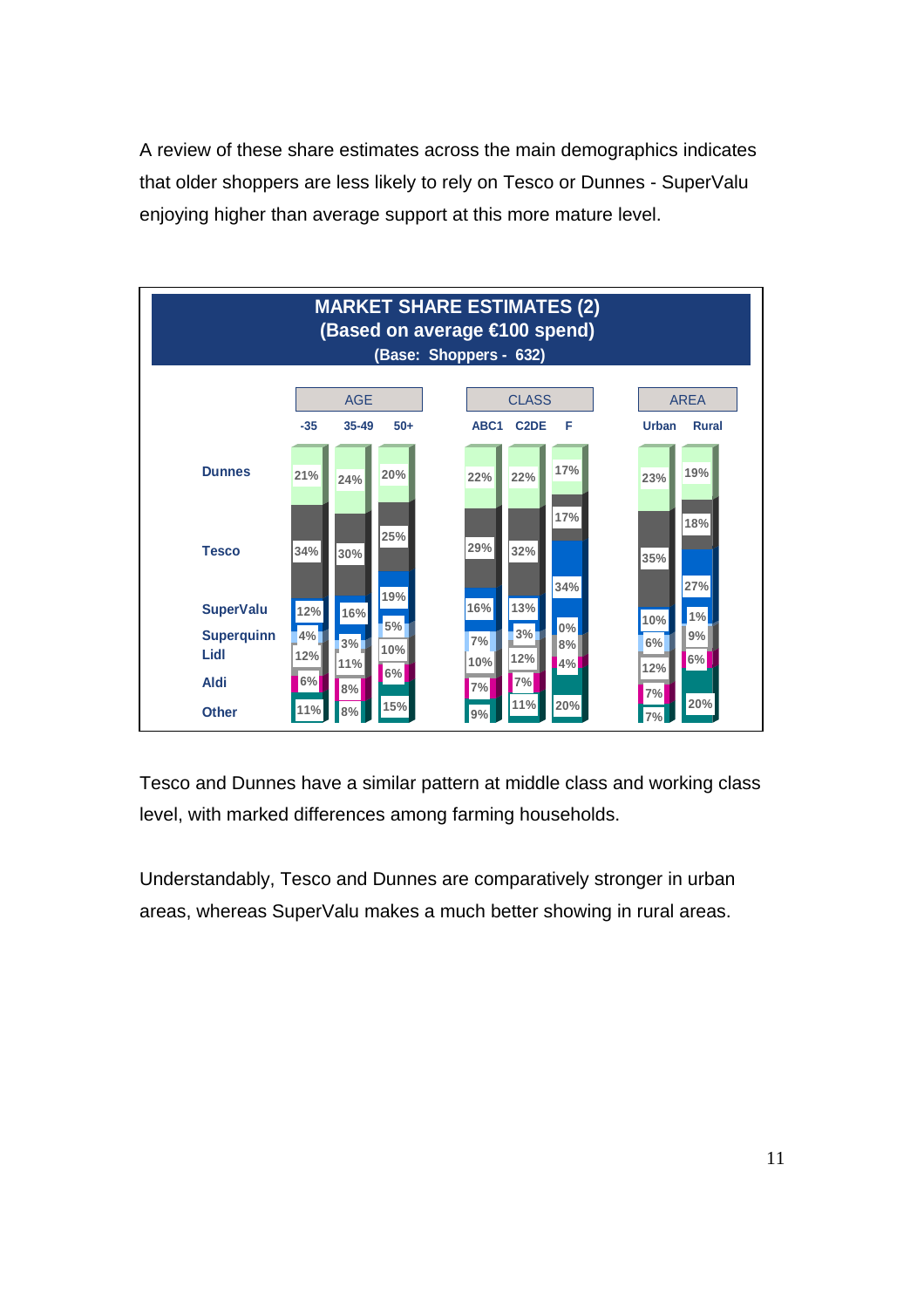## **4. WEEKLY SPENDING**

### **An Average Estimate of €136 (Up 2%)**

Close to half of all shoppers (46%) estimated that they spend €130 or more on their weekly groceries nowadays; a further 28% spending between €91 – 129 and 26% spending less.

![](_page_11_Figure_3.jpeg)

In overall terms, this produced an average estimate of €136 for weekly expenditure on groceries.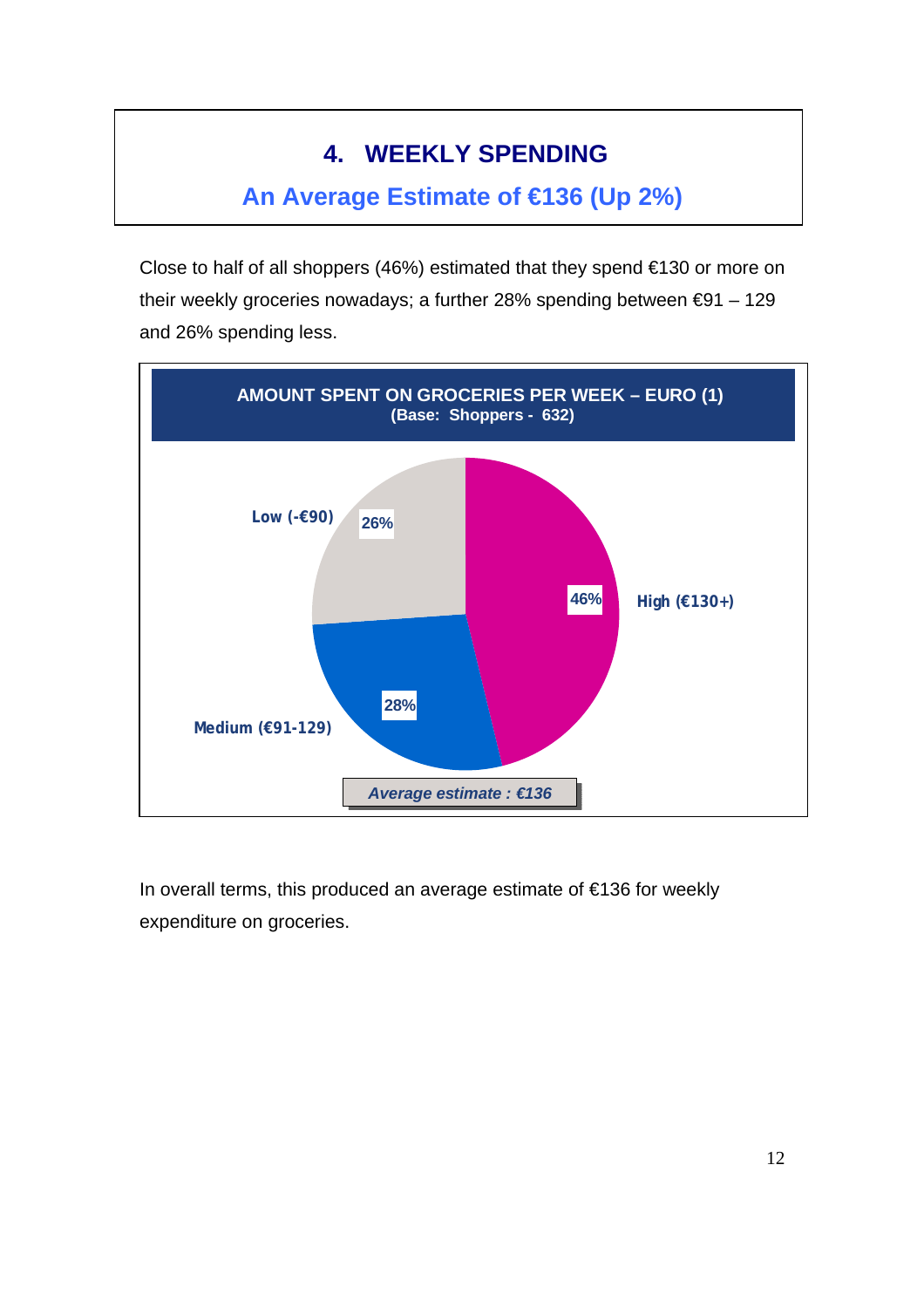A review of these estimates of total weekly expenditure on groceries showed a marked difference on the basis of age; those in the mid family age band of 35-49 year olds averaging €162 a week, compared with younger and older shoppers at about three-quarters of this level.

![](_page_12_Figure_1.jpeg)

The presence of children at home also highlighted a very marked differential; those with kids averaging €161 weekly, compared with those without children at €118.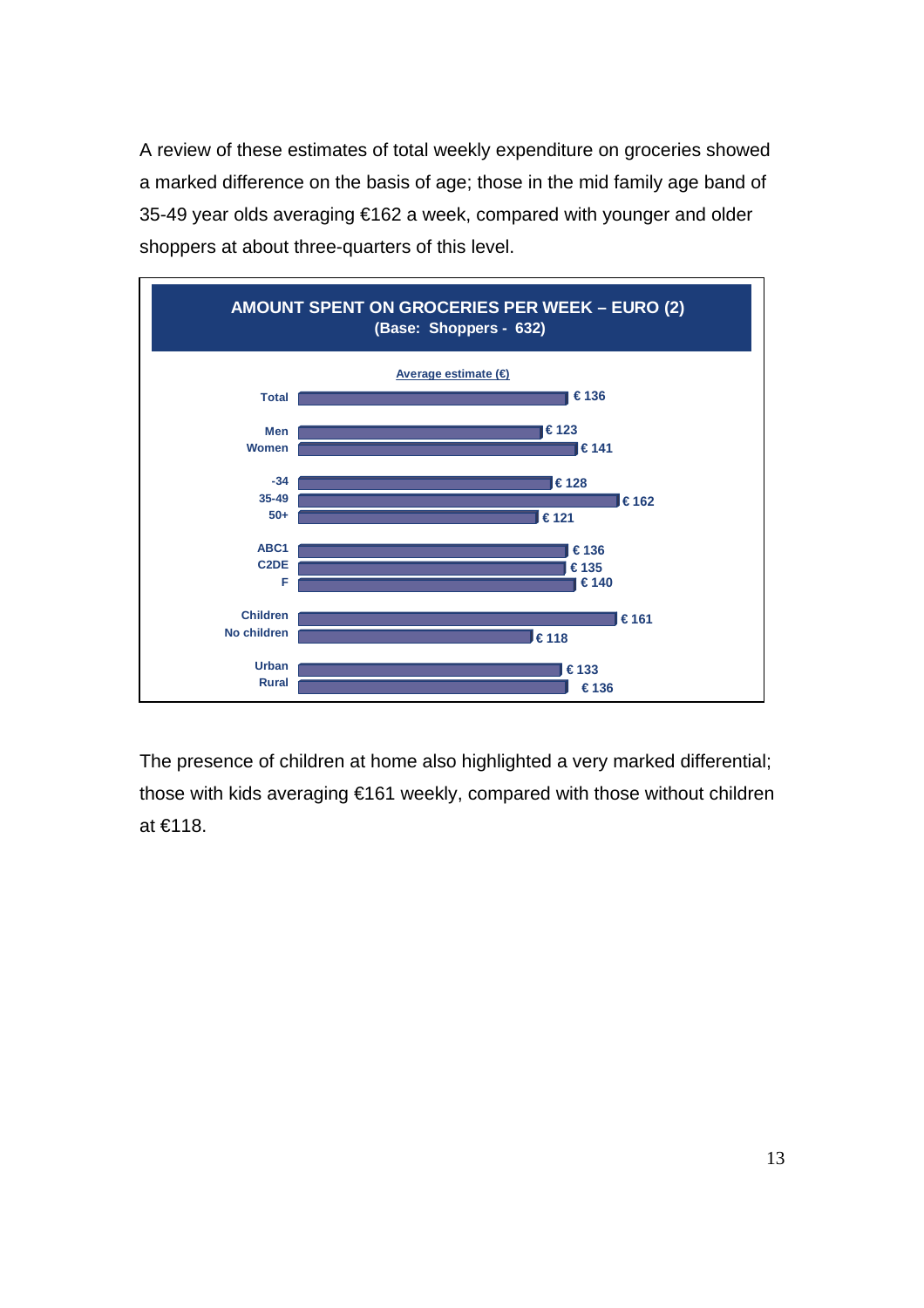![](_page_13_Figure_0.jpeg)

 A retrospective review of these estimates of weekly expenditure on groceries and growth 'year on year' is summarised below.

This indicates an increase of 14% in these estimates between 2002 and 2007, with a lift of 2% since last year.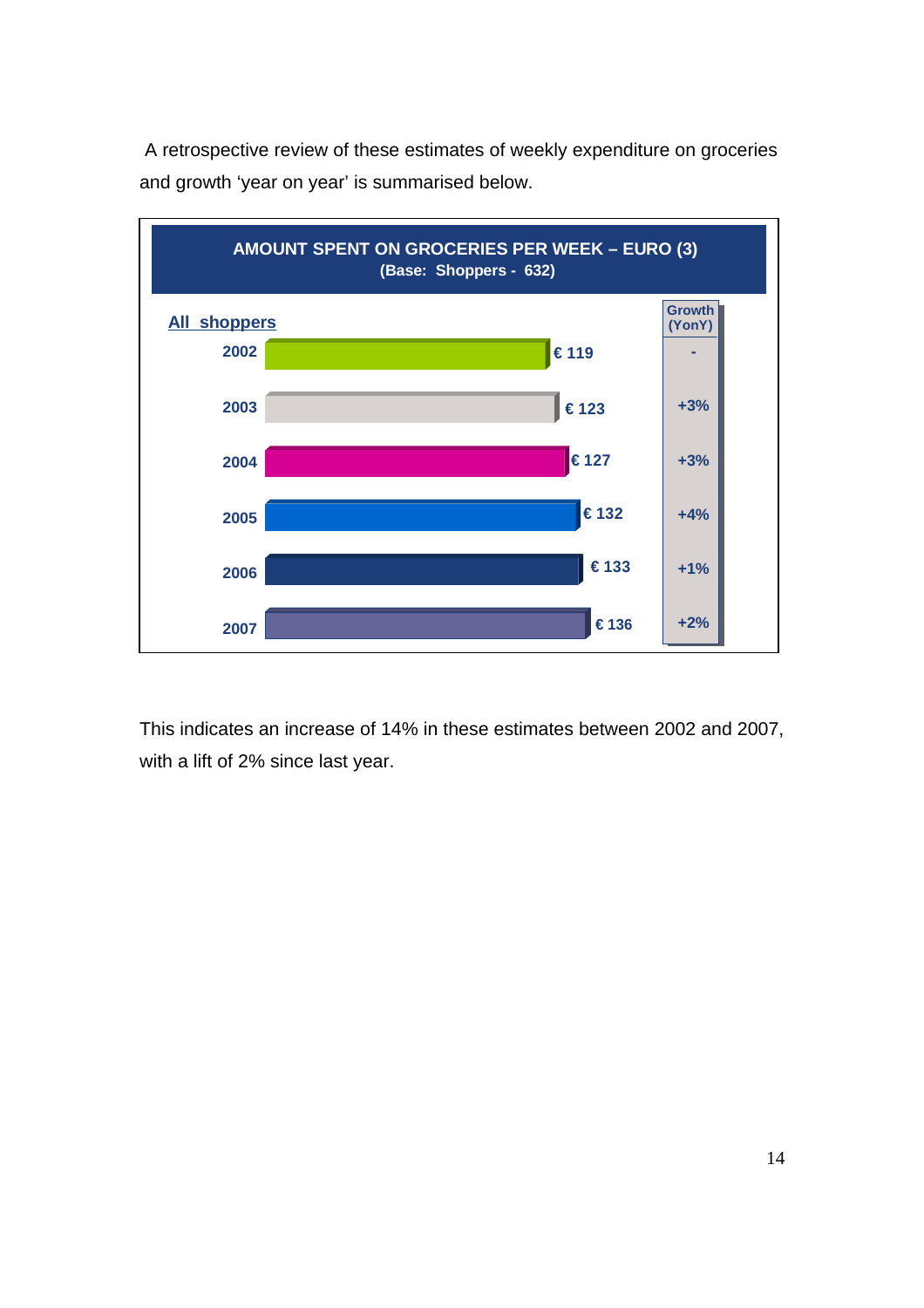# **5. SPENDING X MAIN STORE**

### **Superquinn Shoppers Spend Most**

It is also useful to examine average weekly expenditure on groceries by customers of the main store groups, and to compare this with 2006 levels.

![](_page_14_Figure_3.jpeg)

This shows that Superquinn shoppers are the heaviest spenders – well ahead of Dunnes, SuperValu and Tesco (symbol groups and Aldi/Lidl lowest overall).

These spend levels line up closely with last year's results, apart from a very significant lift for convenience store shoppers.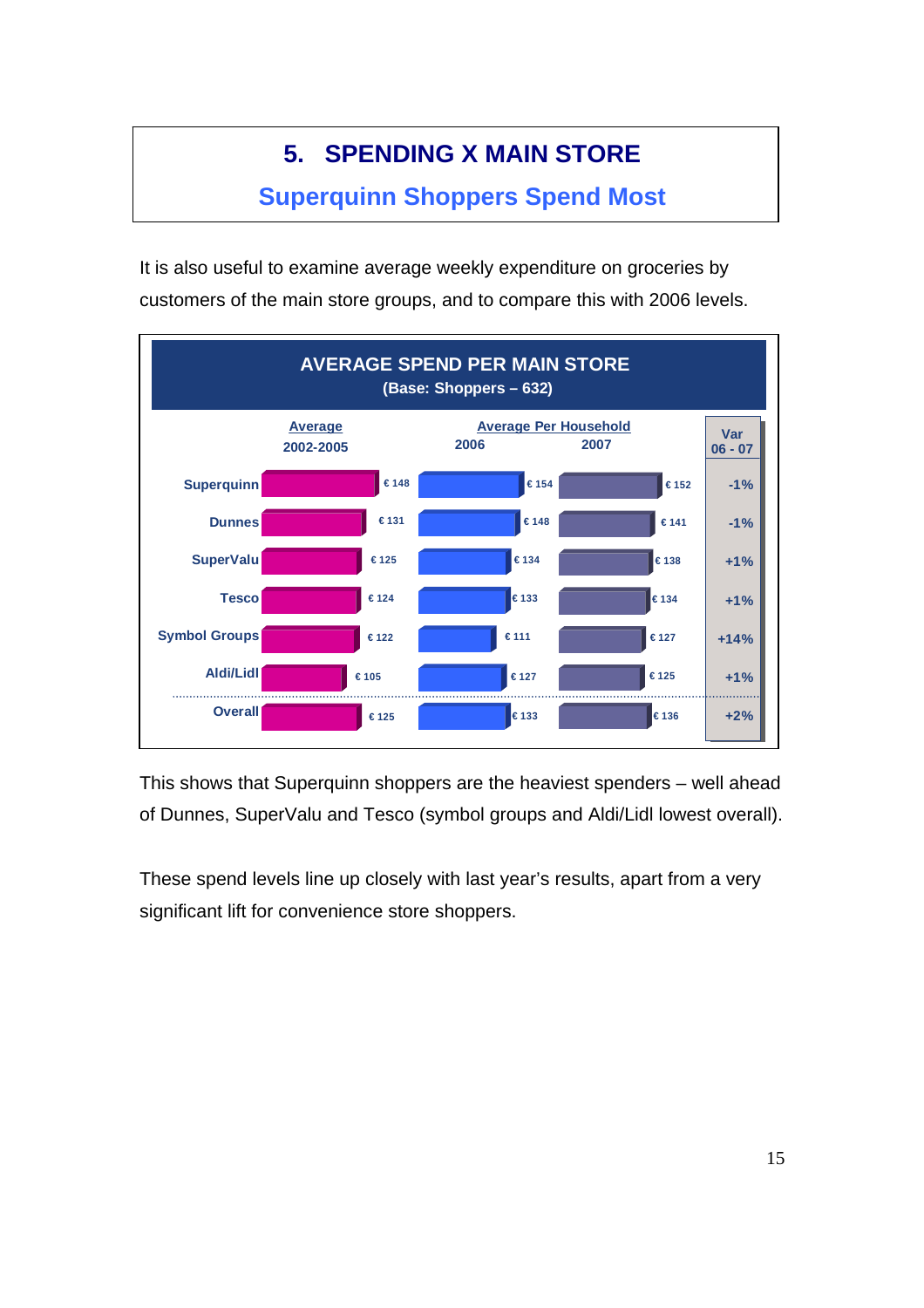It is also possible to look at these estimated grocery spend levels, by household size to arrive at estimated expenditure per head in these homes (perhaps a more meaningful indicator for comparisons across the main retail brands).

![](_page_15_Figure_1.jpeg)

On this basis, grocery expenditure per person was highest and broadly similar for the symbol groups and Superquinn, just ahead of SuperValu.

Dunnes and Tesco were at a somewhat lower gearing, albeit ahead of Aldi/Lidl customers.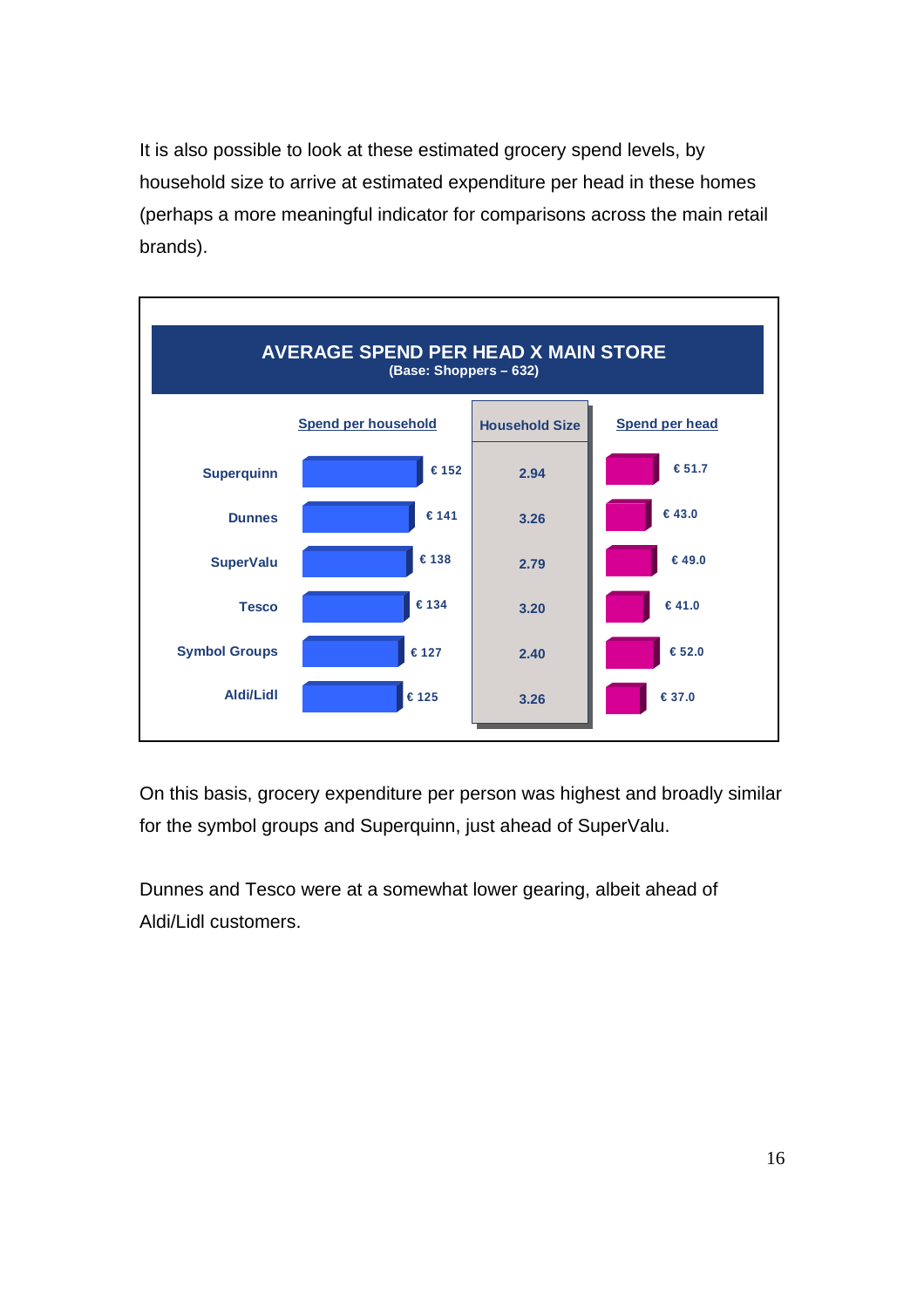# **6. SPENDING INCREASES**

#### **Assumptions Higher than Reality**

In the chart below, we have compared the current survey results with those from last year on three key measures:

- Estimated average spend per household
- Estimated spending a year earlier
- Reported spending a year ago

![](_page_16_Figure_6.jpeg)

As this analysis indicates, last year there was only 1% difference between current and previous reported expenditure, but a very much larger gap of 14% in estimates of increases over the previous year.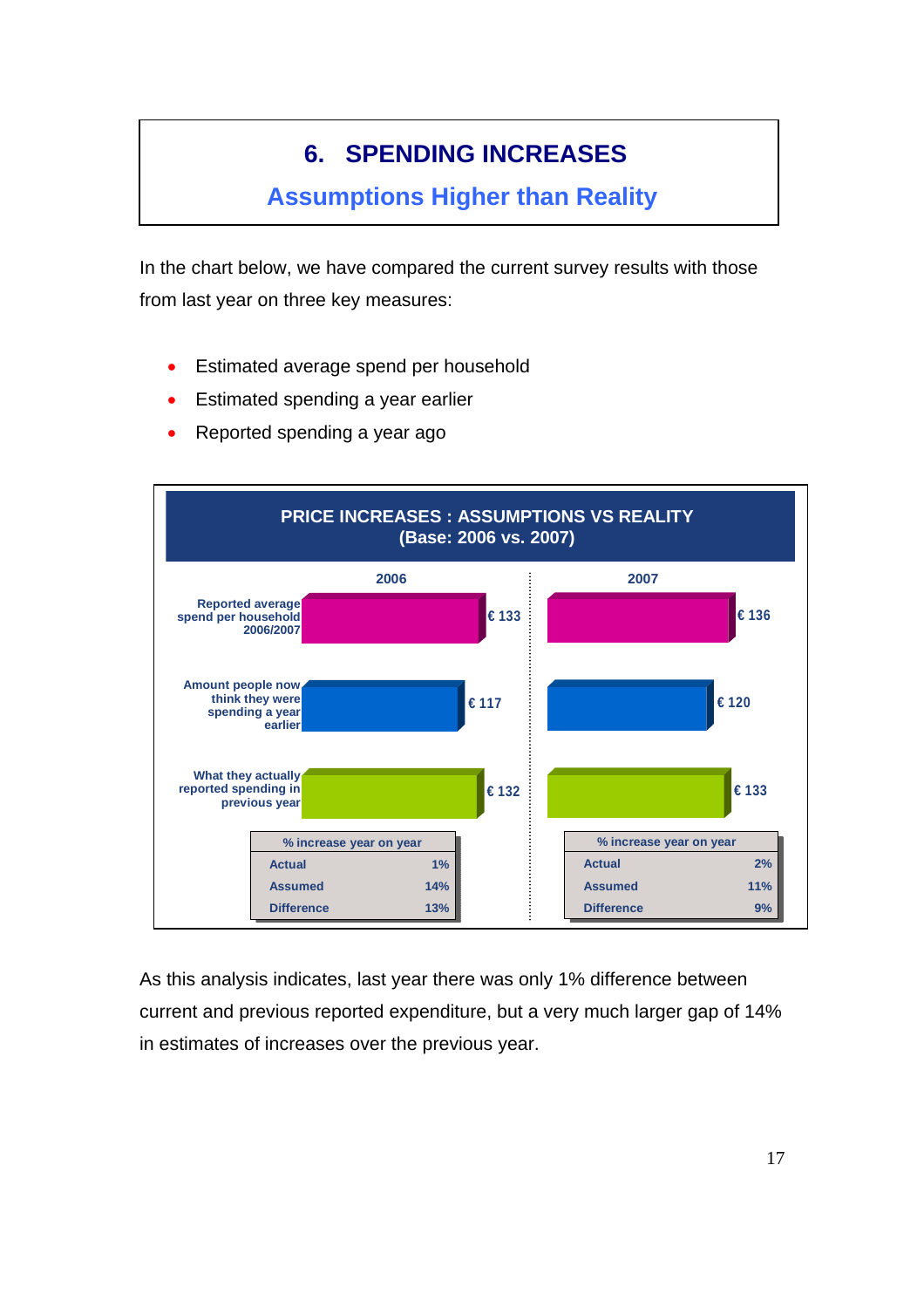The current survey produce a similar picture with an increase of just 2% in reported spending between 2007 and 2006, but an assumed lift of 11% on the basis of asking shoppers what they **thought** they were spending a year ago.

In other words, shoppers have an exaggerated impression of the extent to which grocery prices have increased 'year on year' which is at odds with the much more modest increases between their reports of expenditure from year to year.

Although this differential was not quite as marked in the latest results, it still represents a very marked gap between impressions and reality.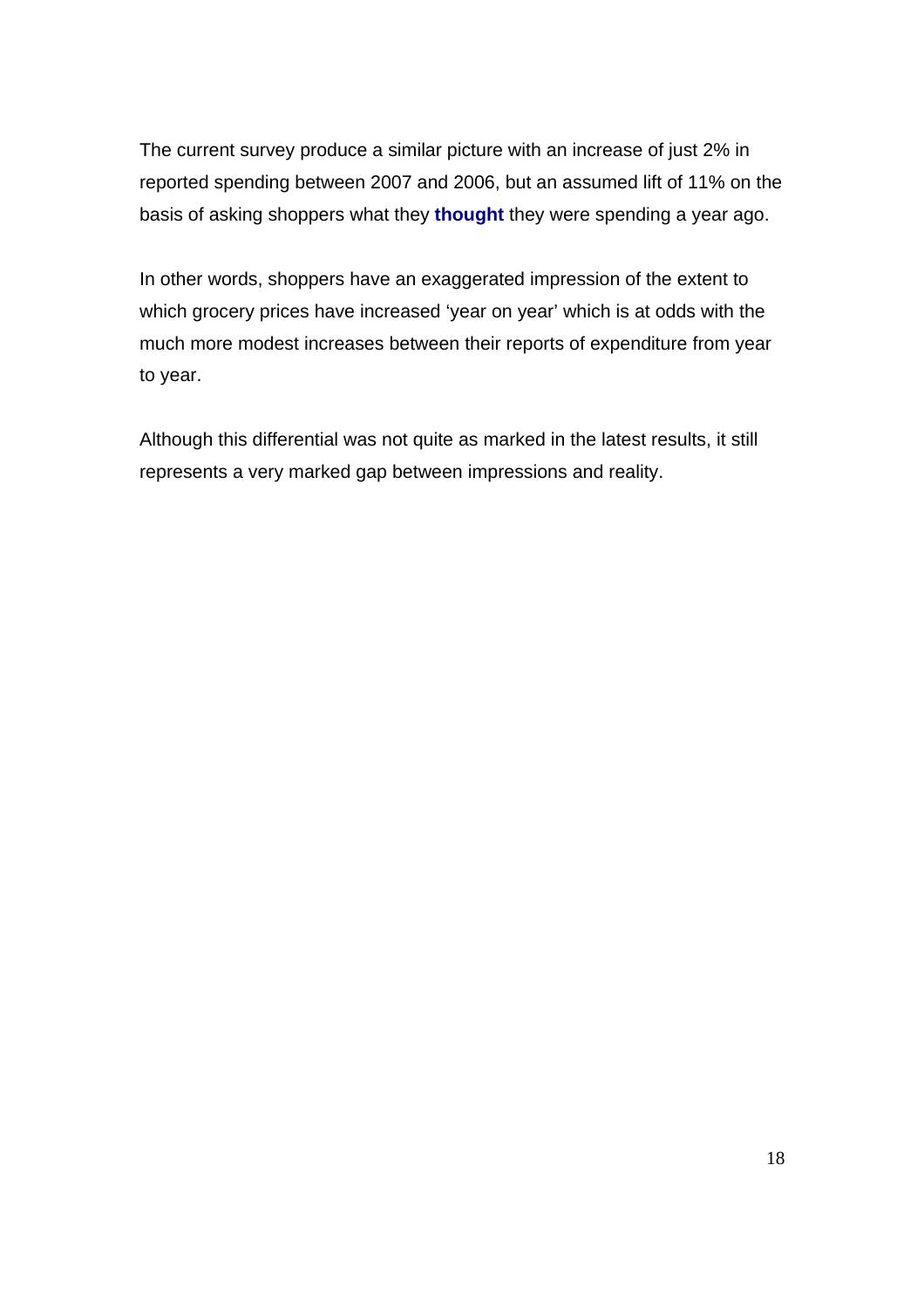A retrospective summary of this gap between actual and assumed grocery price increases year on year would suggest that this had remained fairly steady between 2003 – 2006.

![](_page_18_Figure_1.jpeg)

However, this stable pattern shifted somewhat in the latest figures with a drop to 9%, compared with an average of 13% for the preceding four years.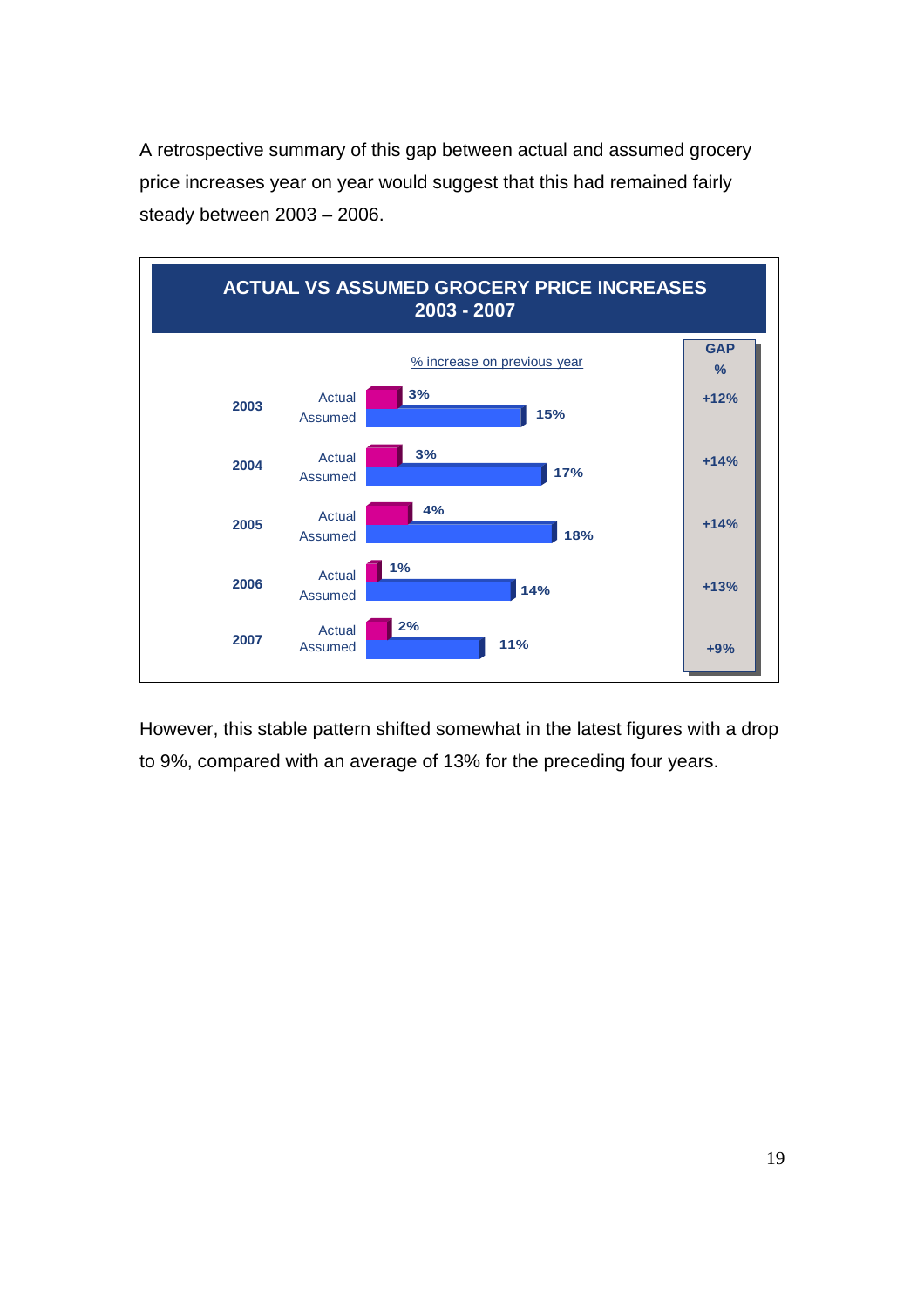A related question on whether shoppers felt current grocery prices were higher, the same or lower than last year provides an additional perspective on this issue.

The original benchmark measure in 2002 reflected acute concerns about prices at the time, with 81% of all shoppers describing grocery prices as higher at that stage than the previous year.

Although this conviction remained entrenched, there had been a gradual reduction in the proportion of shoppers who described prices as **much higher** than the previous year – up to the 2006 measure.

![](_page_19_Figure_3.jpeg)

However, this pattern has now reversed (33% now describing them as much higher versus 28% last year). High spending shoppers were most convinced that their grocery bill is now higher than last year.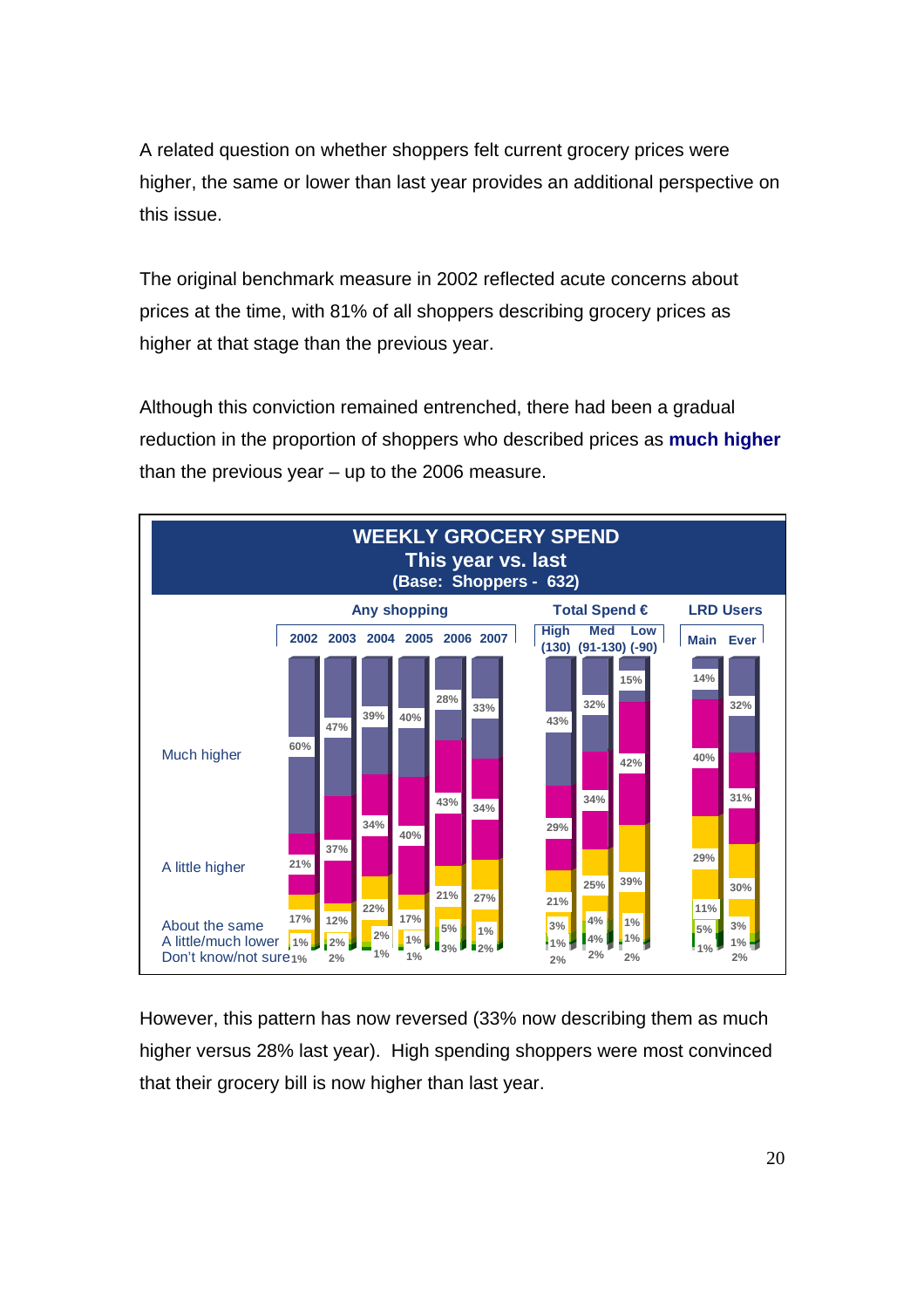# **7. THE DISCOUNTERS**

**Universally Known & More Widely Used Now** 

Over the years, prompted awareness of the two German discounter groups, Aldi & Lidl – has shown a steady increase.

![](_page_20_Figure_3.jpeg)

At this point, they both enjoy universal familiarity.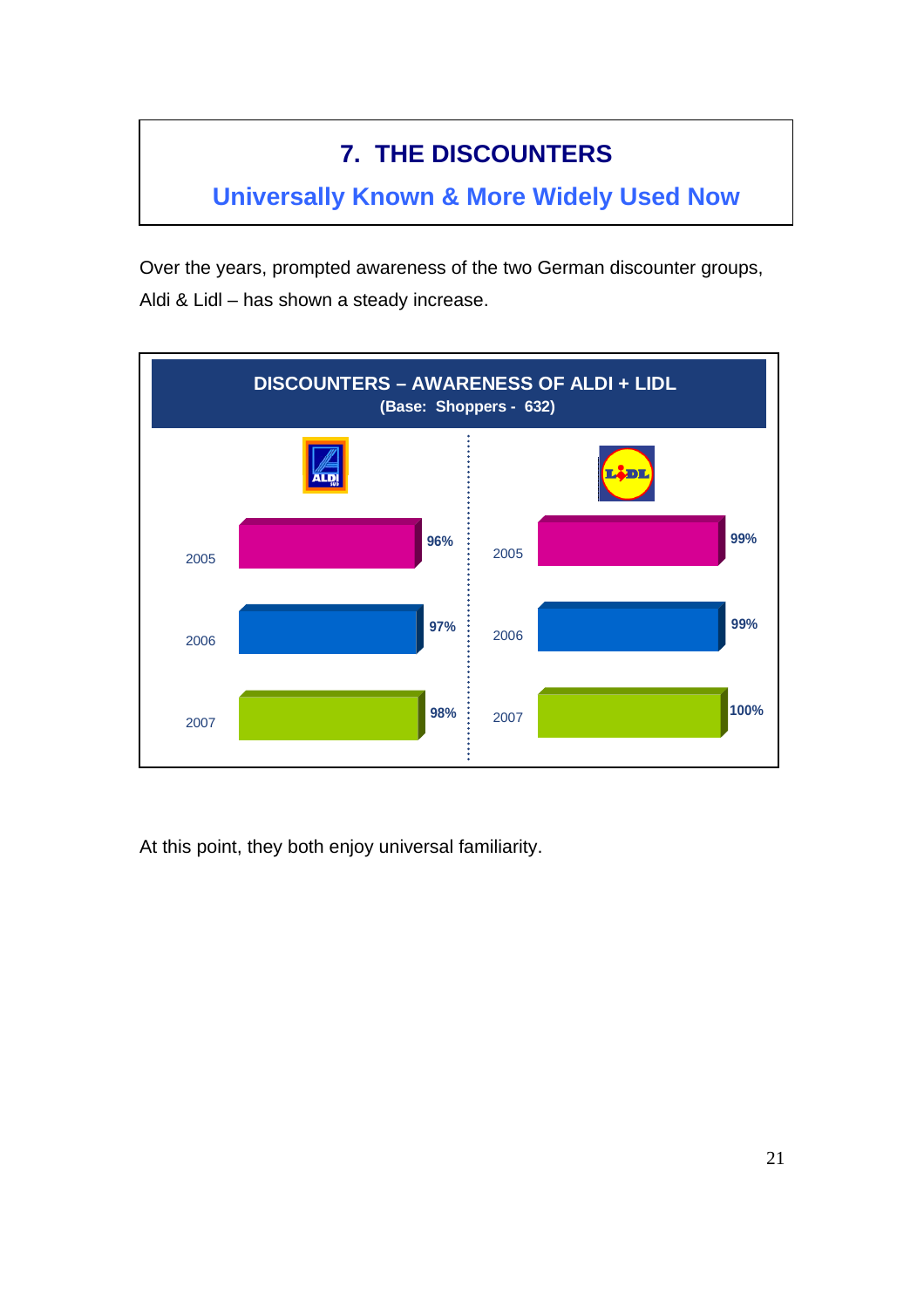Over time, the store networks for both discounter brands have extended, and this has been reflected in perceptions of the availability of their respective stores within shopping distance of home.

![](_page_21_Figure_1.jpeg)

The latest figures show that over eight in ten shoppers (83%) now believe they have a Lidl outlet within their area, and the equivalent figure for Aldi is almost six in ten (58%).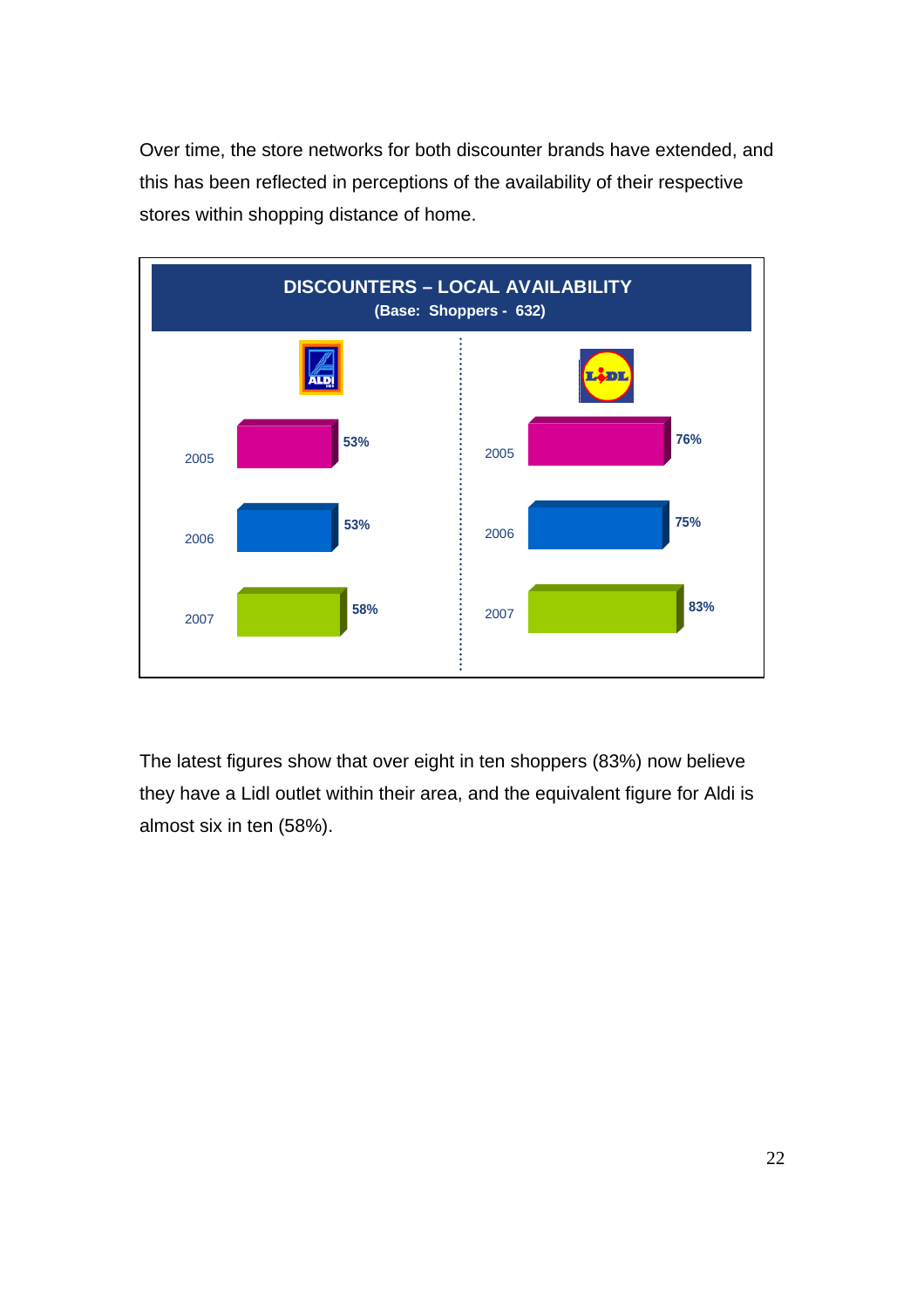![](_page_22_Figure_0.jpeg)

![](_page_22_Figure_1.jpeg)

Thus, by the latter part of 2007, three-quarters of all shoppers (77%) have had direct experience of visiting a Lidl outlet, and just over half (55%) have been to an Aldi store.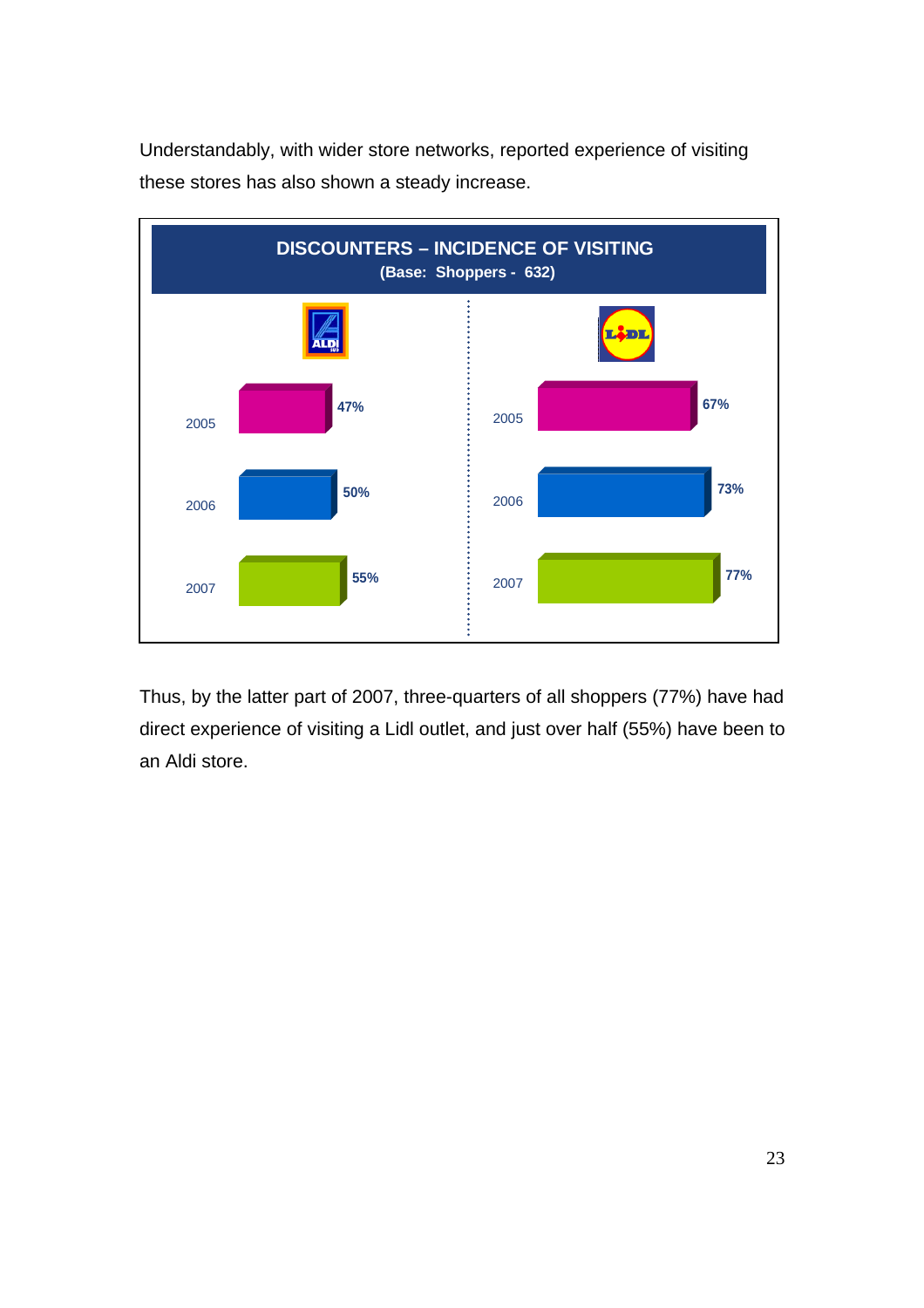![](_page_23_Figure_0.jpeg)

Predictably, reported purchasing at these discounter stores has also demonstrated steady progress.

At this point, almost seven in ten shoppers (68%) have made some purchases in Lidl, and this compares with just over four in ten (44%) for Aldi.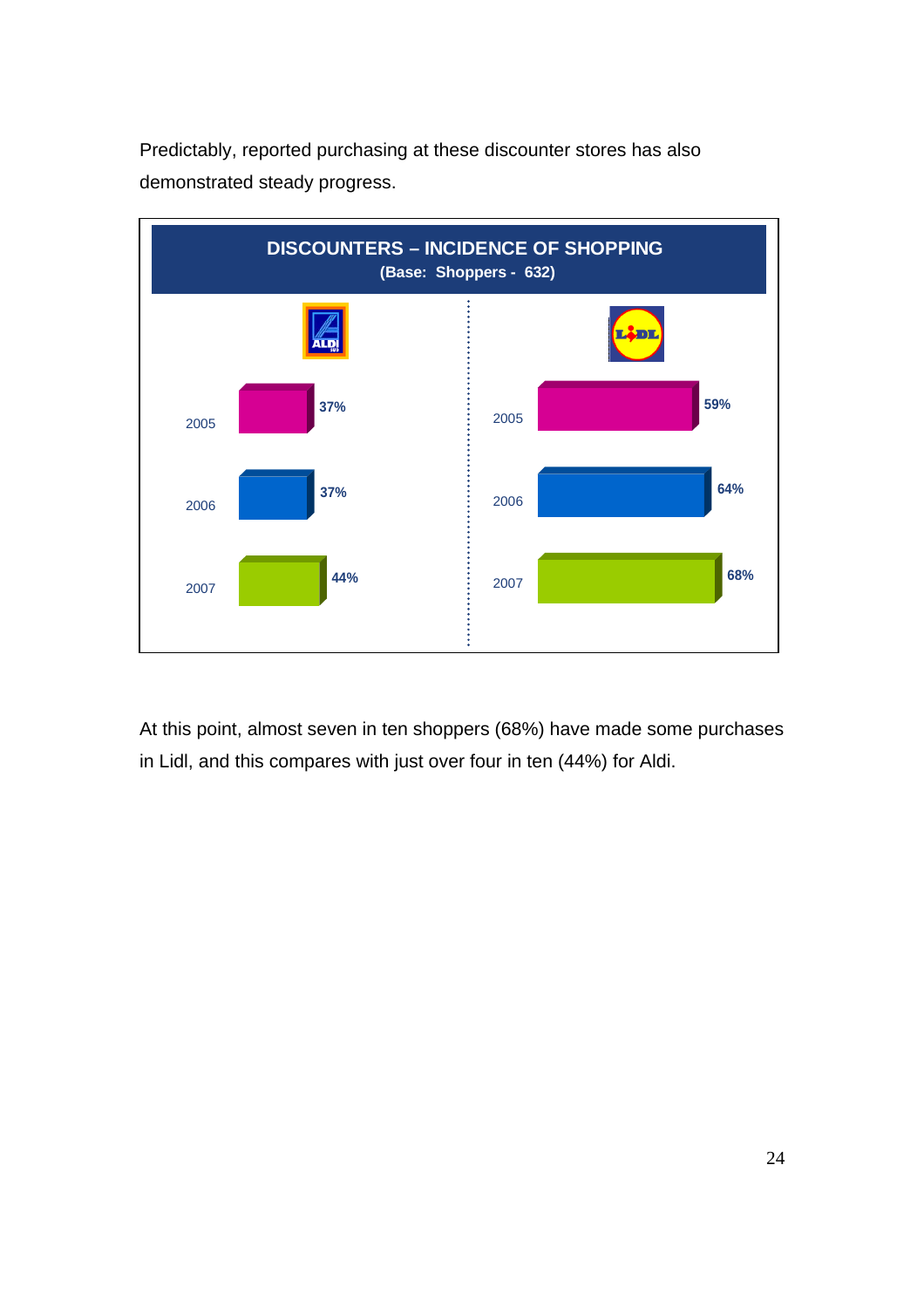![](_page_24_Figure_0.jpeg)

A summary of these key indicators on awareness, local availability and usage is set out below:

While these key measures are higher for Lidl than Aldi on every count, it is important to bear in mind that this is influenced directly by the fact that the Lidl store network is considerably larger.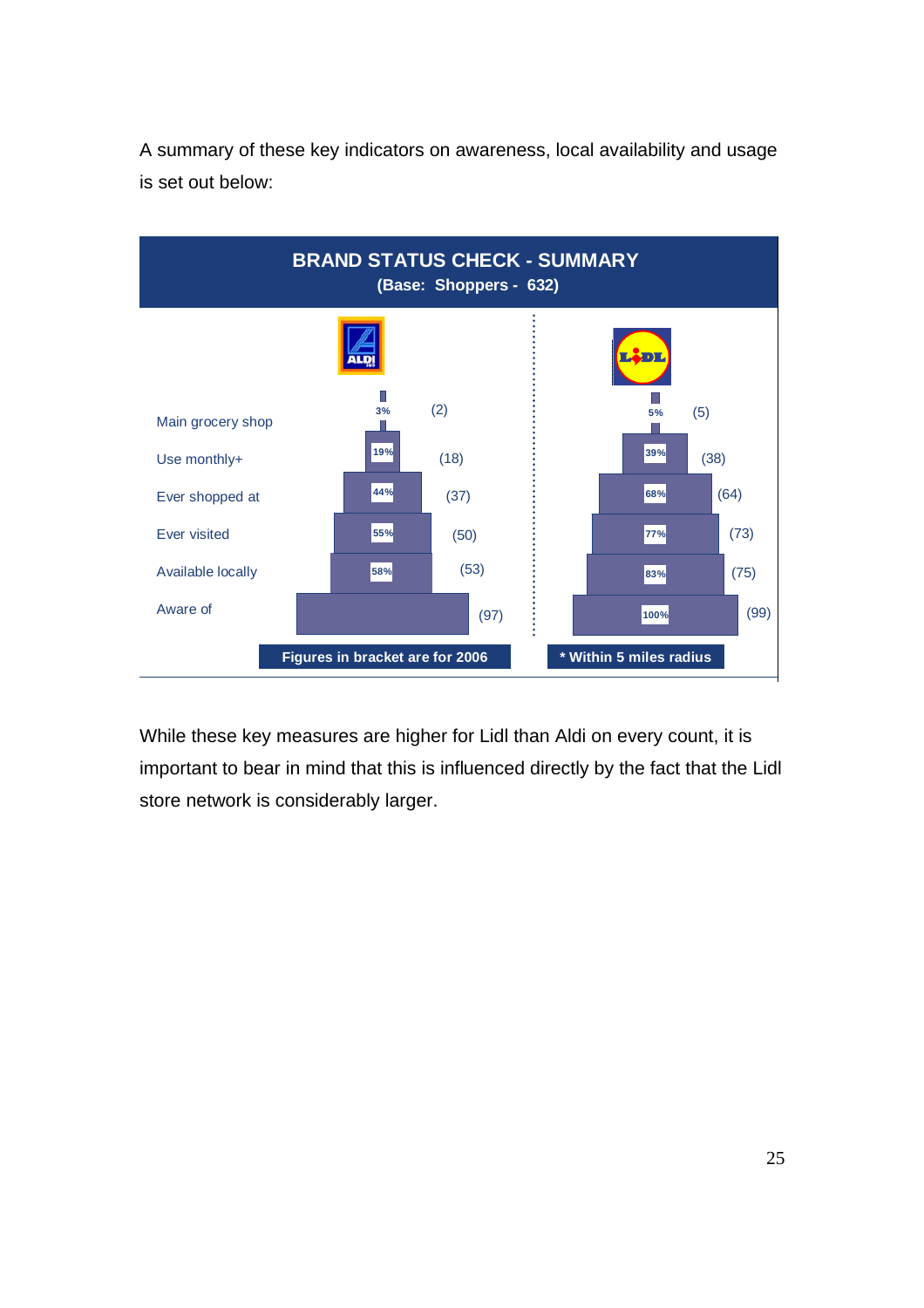![](_page_25_Figure_0.jpeg)

This chart summarises reported frequency of store usage among both Aldi and Lidl shoppers.

For Aldi shoppers, 21% use these outlets weekly or more often and a further 26% monthly.

The equivalent figures for Lidl shoppers show 25% using these stores weekly and a further 34% monthly.

For both groups, frequency has reduced somewhat over the past two or three years (possibly reflecting a degree of 'settlement', due to less sense of novelty).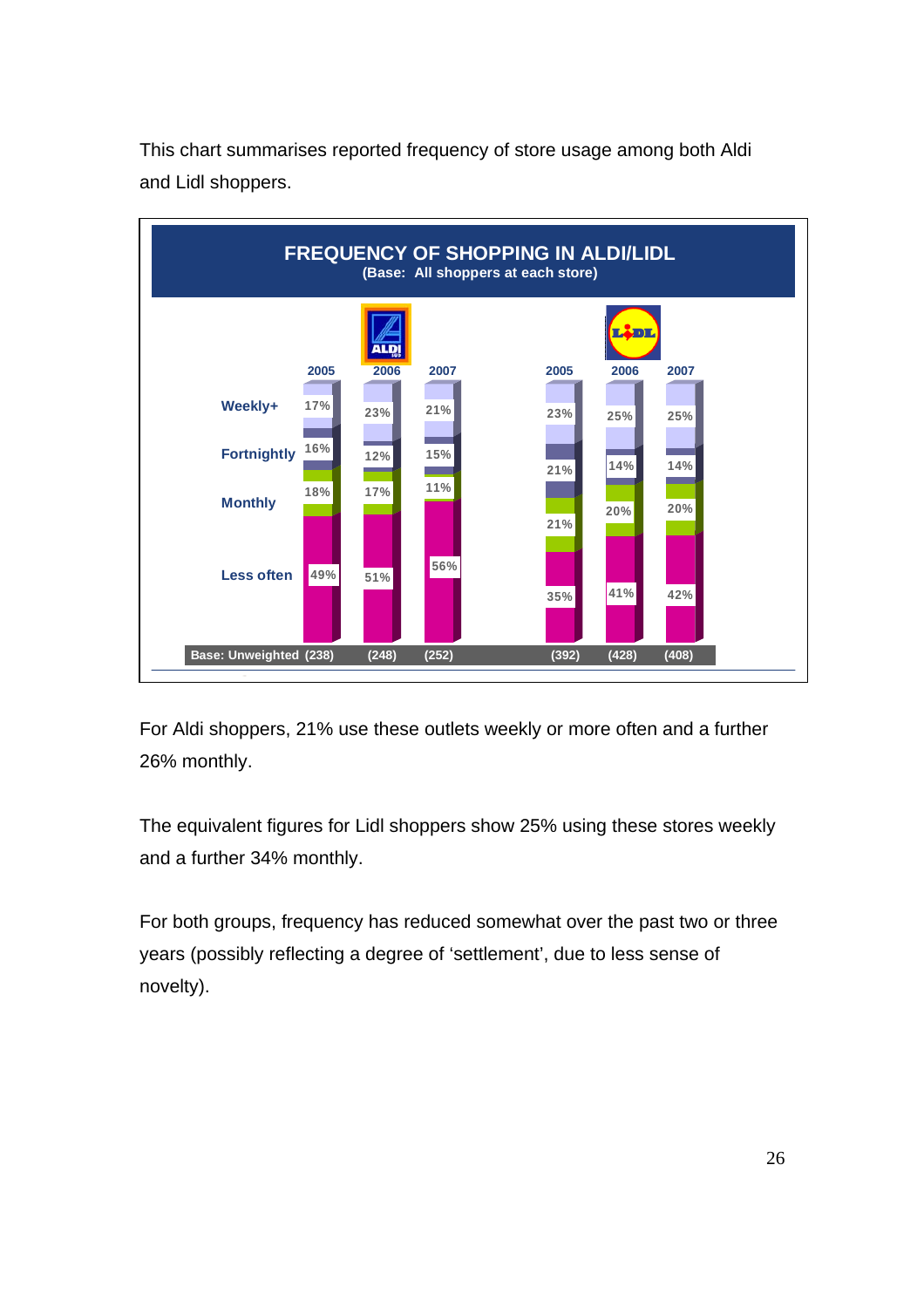## **8. ALDI & LIDL**

#### **Similarity in Purchases**

All current shoppers in Aldi or Lidl were asked which products they had bought on the last occasion, and these purchases are summarised below and over page.

As this table makes clear, there is close similarity in the purchases made in both discounter chains, and the overall picture is quite fragmented and broadly spread.

#### **ALDI/LIDL – ITEMS BOUGHT ON LAST VISIT (1) (Base: All shoppers at each store)**

| Base:                            | 252                 | 408                 |
|----------------------------------|---------------------|---------------------|
| <b>Household cleaners</b>        | $\frac{9}{6}$<br>37 | $\frac{9}{6}$<br>41 |
| Fresh fruit & veg.               | 41                  | 43                  |
| <b>Toilet tissues/rolls</b>      | 27                  | 33                  |
| <b>Toiletries</b>                | 29                  | 31                  |
| <b>Biscuits</b>                  | 34                  | 31                  |
|                                  |                     |                     |
| <b>Detergents/washing powder</b> | 21                  | 23                  |
| Juices/fruit juices              | 18                  | 20                  |
| Household products 22            |                     | 26                  |
| <b>Cheese</b>                    | 28                  | 25                  |
| <b>Frozen foods</b>              | 16                  | 21                  |
| <b>Wine</b>                      | 15                  | 16                  |
| <b>Soft drinks</b>               | 17                  | 18                  |
| <b>Cereals</b>                   | 20                  | 19                  |
| <b>Bacon/Rashers</b>             | 17                  | 16                  |
| <b>Confectionery</b>             | 19                  | 17                  |
| Tinned fruit                     | 13                  | 14                  |
| Ice cream                        | 12                  | 15                  |
| <b>Cakes</b>                     | 16                  | 12                  |
| <b>DIY items</b>                 | 14                  | 14                  |
| Pasta/noodles                    | 13                  | 15                  |
| <b>Beer</b>                      | 9                   | 11                  |
| <b>Sauces/ketchup</b>            | 9                   | 11                  |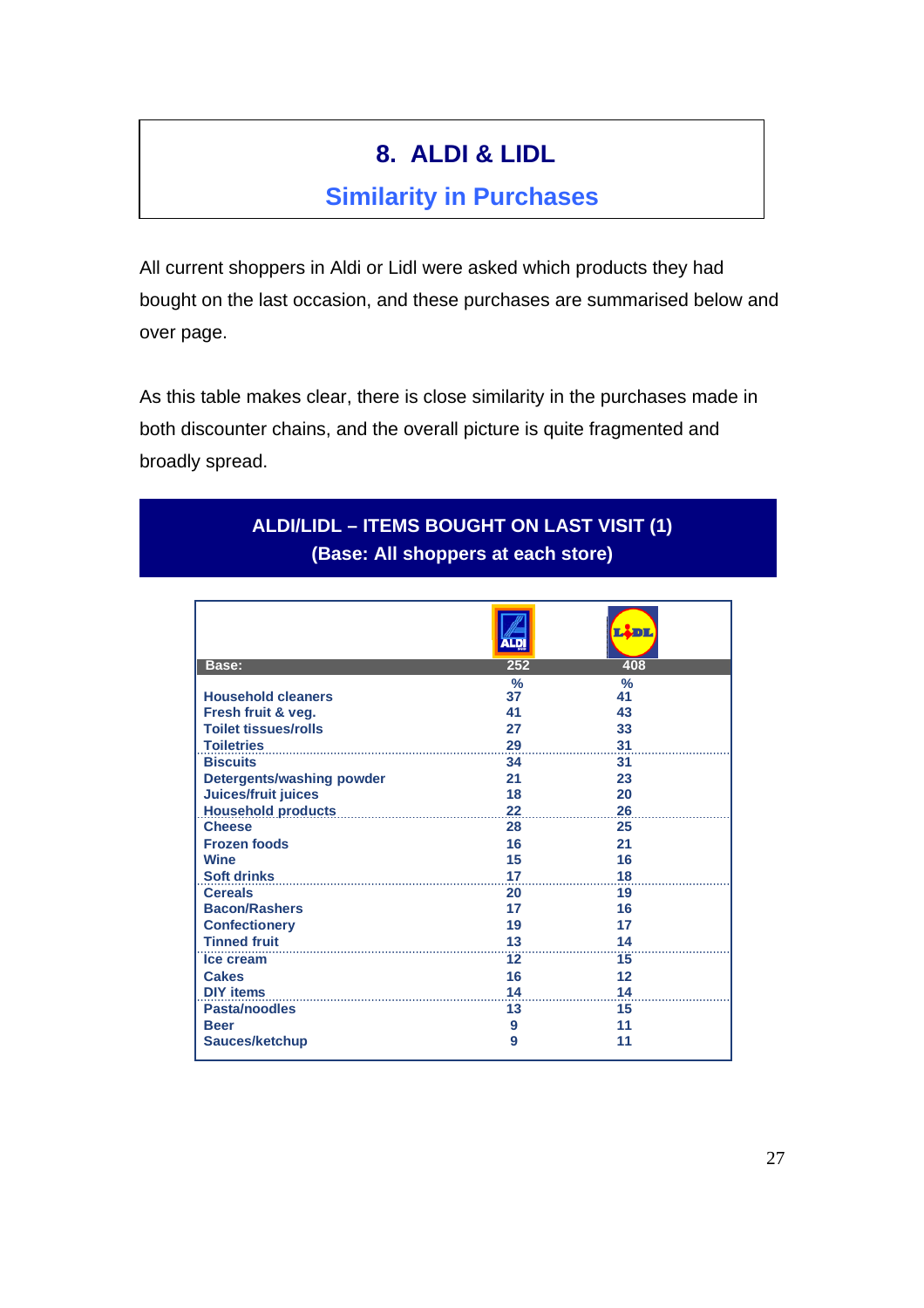The most likely products to be bought in these stores were – household cleaners, fruit & veg, toilet tissue, toiletries and biscuits. The next most popular grouping included detergents, juices, household products and cheese.

Although there were some slight differences in emphasis between the two discounter chains, the overall pattern was very similar.

|                                     |            | л                   |
|-------------------------------------|------------|---------------------|
| Base:                               | 252        | 408                 |
| <b>Pet food</b>                     | $\%$<br>13 | $\frac{9}{6}$<br>12 |
| <b>Pizzas</b>                       | 10         | 10                  |
| <b>Fresh meat</b>                   | 12         | 9                   |
| <b>Tinned food (other)</b>          | 9          | 11                  |
| <b>Squash/fruit squash/cordials</b> | 8          | 10                  |
| <b>Nuts</b>                         | 6          | 6                   |
| <b>Hardware</b>                     | 10         | 15                  |
| <b>Electrical appliances</b>        | 8          | 10                  |
| <b>Chips</b>                        | 13         | 10                  |
| <b>Tools</b>                        | 6          | 10                  |
| <b>Frozen chicken</b>               | 7          | 9                   |
| <b>Desserts/chilled desserts</b>    | 12         | 8                   |
|                                     | 6          | 9                   |
| <b>Spirits</b>                      | 5          | 4                   |
| <b>Flour</b>                        | 5          | 4                   |
| <b>Pickles/chutney/relish</b>       | 3          | 4                   |
| <b>Footwear</b>                     | 3          | 5                   |
| <b>Nappies</b>                      | 4          | 5                   |
| <b>Furniture</b>                    |            | 3                   |
| <b>Other</b>                        | 8          | 10                  |
| <b>Not stated/dk</b>                | 10         | 5                   |

#### **ALDI/LIDL – ITEMS BOUGHT ON LAST VISIT (2) (Base: All shoppers at each store)**

In summary, this breakdown of purchases within the two chains would suggest that both Aldi and Lidl are seen by their respective shoppers to provide quite broad spectrum choices at this stage.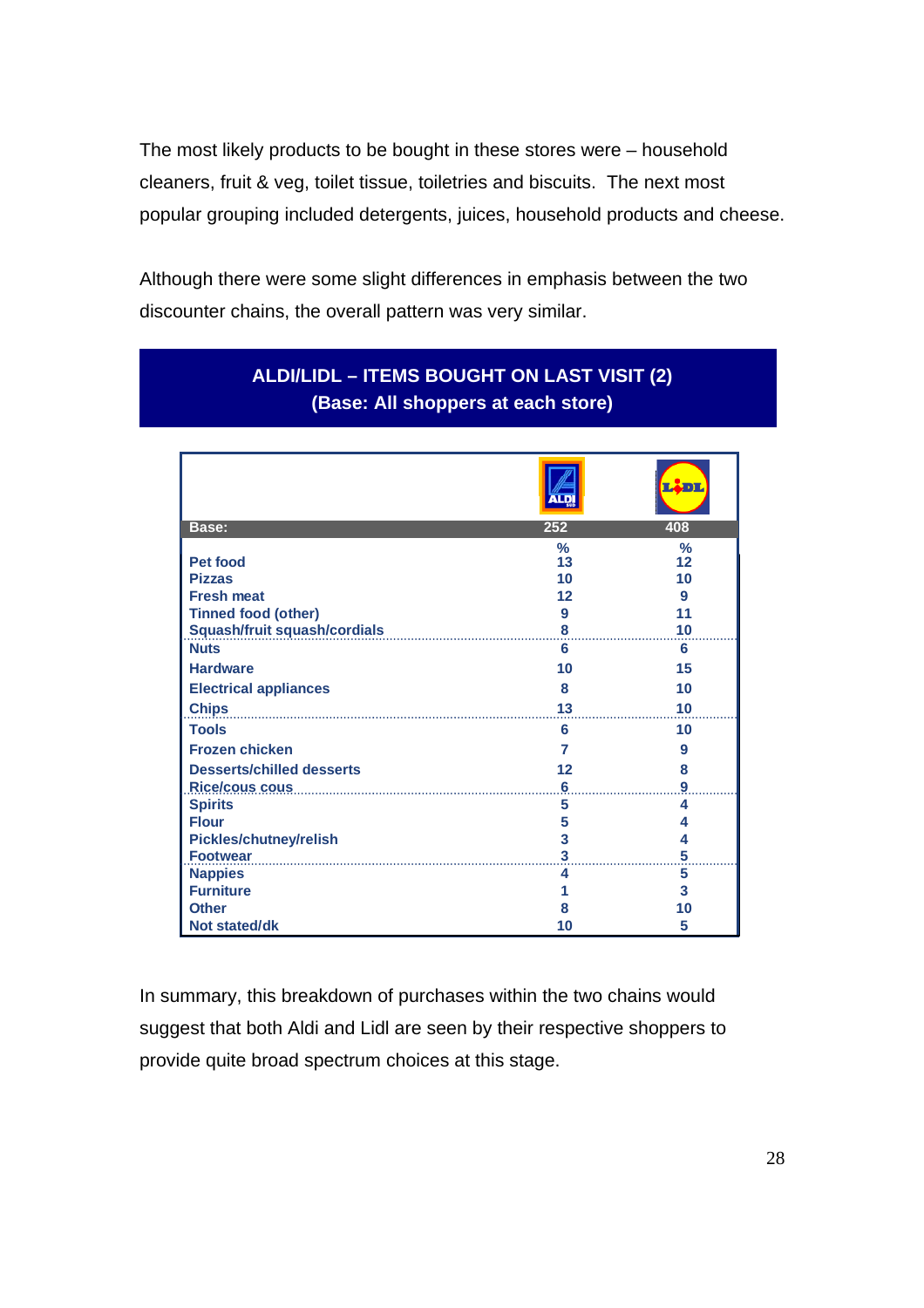## **9. ALDI & LIDL**

### **Key Performance Ratings are Broadly Similar**

As part of this research, Aldi and Lidl were each rated by their respective shoppers on four key performance attributes – range of choice, general product quality, value for money and prices versus the main supermarkets.

Aldi and Lidl ratings on range of choice are summarised below, for the past six years.

![](_page_28_Figure_4.jpeg)

On balance, Aldi and Lidl ratings on range of choice have been broadly favourable over time, with some variations from year to year.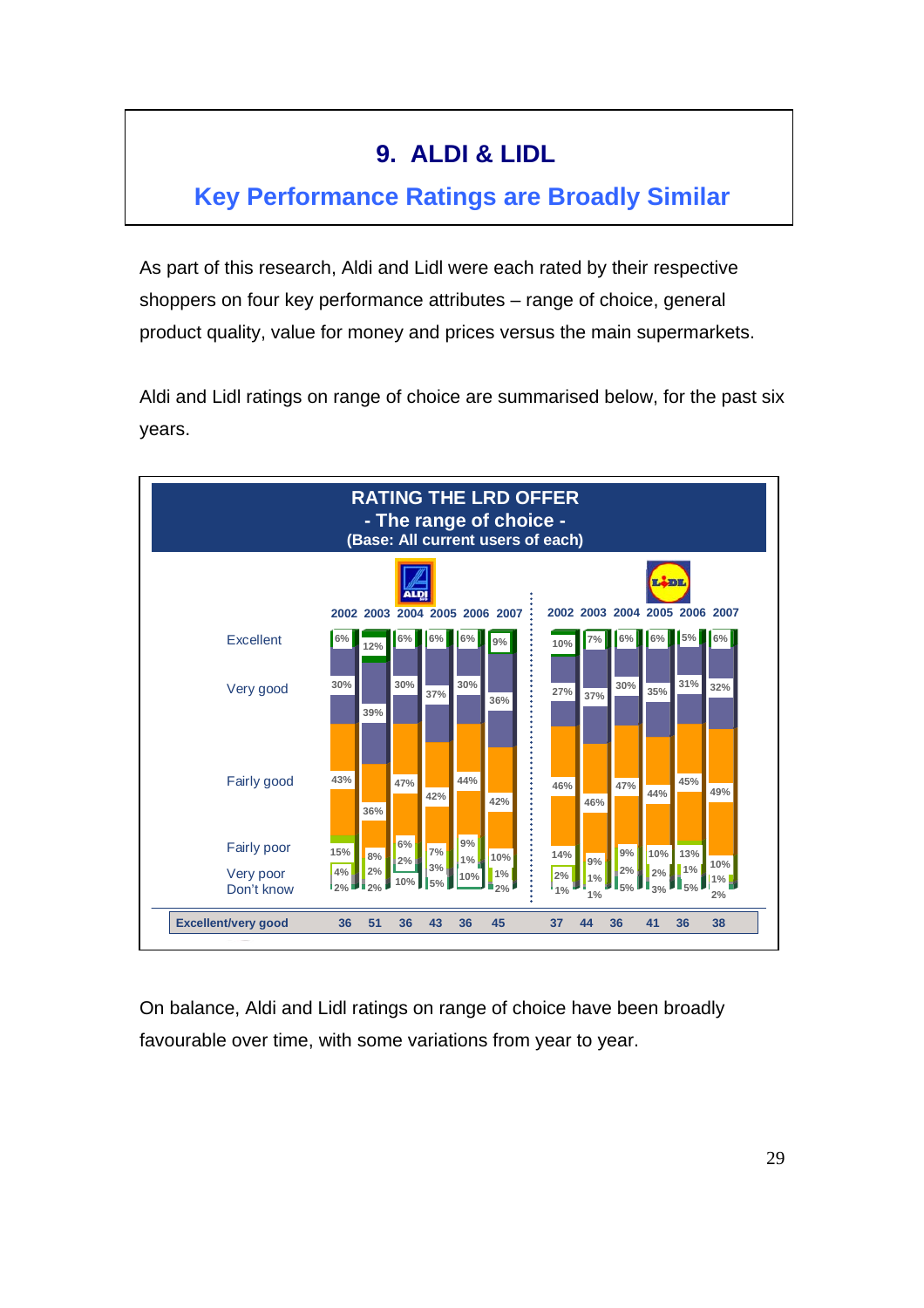However, it is worth noting that compared with the benchmark Aldi shoppers now rate their stores as considerably improved on this criterion, whereas latest figures for Lidl are in line with their 2002 results.

A similar analysis based on perceptions of general product quality also showed a broadly positive picture over time, with variations from year to year.

![](_page_29_Figure_2.jpeg)

While Aldi and Lidl recorded significant improvements between 2002 and 2003 and some regression thereafter, both now enjoy significantly higher scores on product quality compared with their original benchmarks, particularly so for Aldi.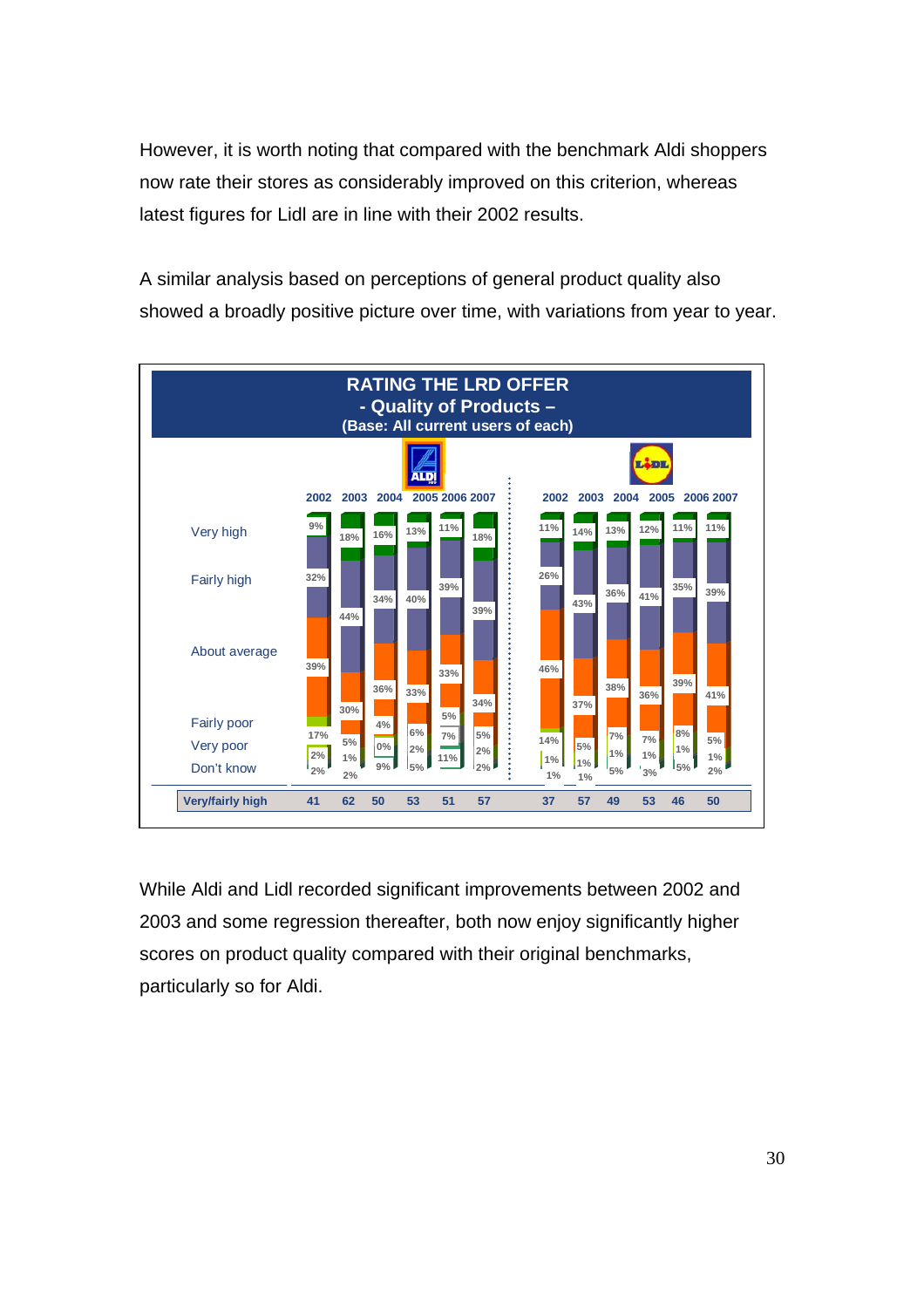A strong majority of shoppers in both Aldi and Lidl see these outlets offering very or fairly good value for money.

![](_page_30_Figure_1.jpeg)

Despite some variability from year to year, and a particular peak in 2003 for both chains, the overall picture has remained fairly steady over these six measures.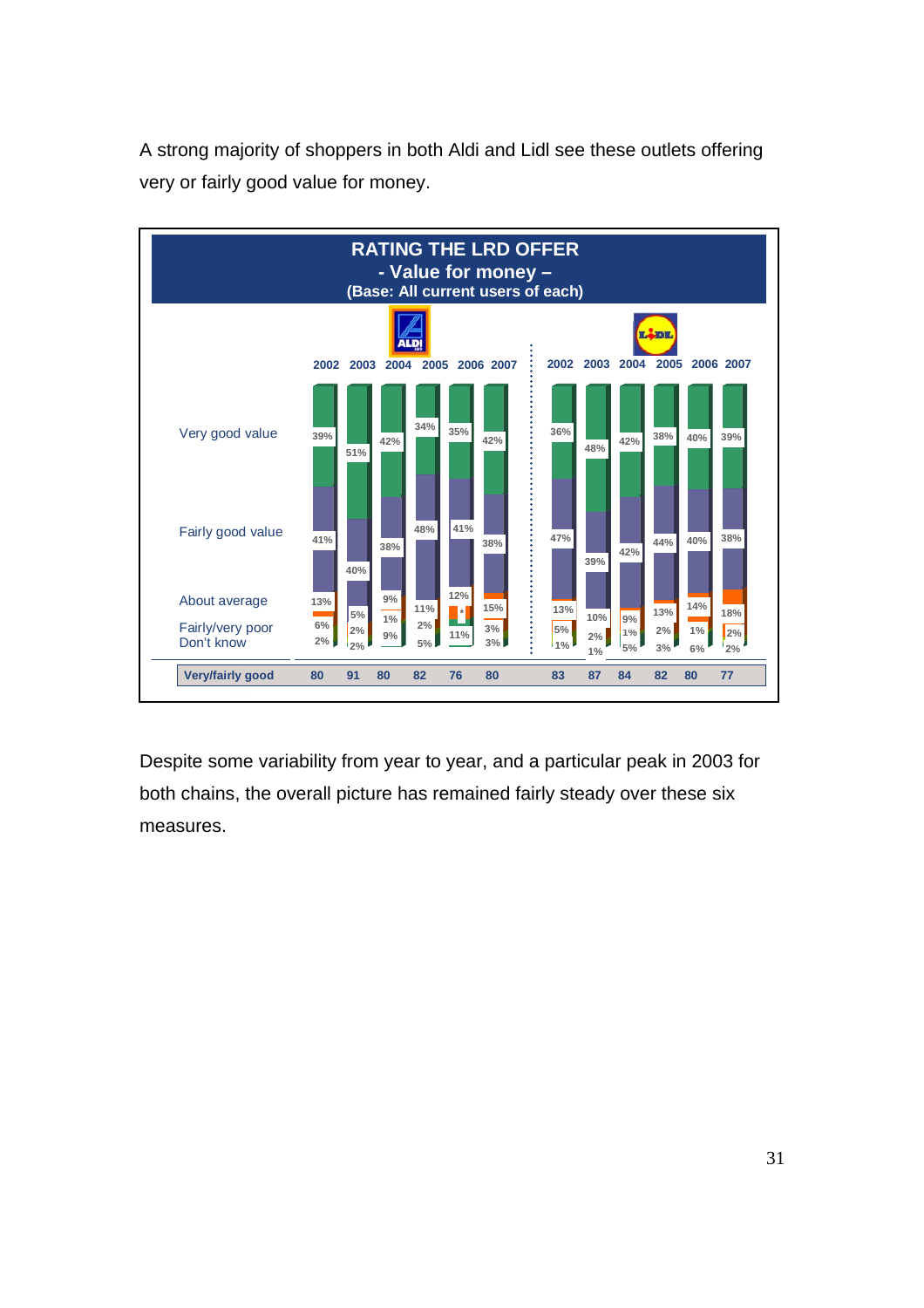A rather different trend was evident for both Aldi and Lidl on the basis of how their prices were seen to compare with the main supermarkets.

![](_page_31_Figure_1.jpeg)

In the early years of this research, there was almost universal acknowledgement that their prices were lower than the main supermarkets. While this view still prevails overall, absolute conviction about Aldi and Lidl's advantage on prices has reduced over time.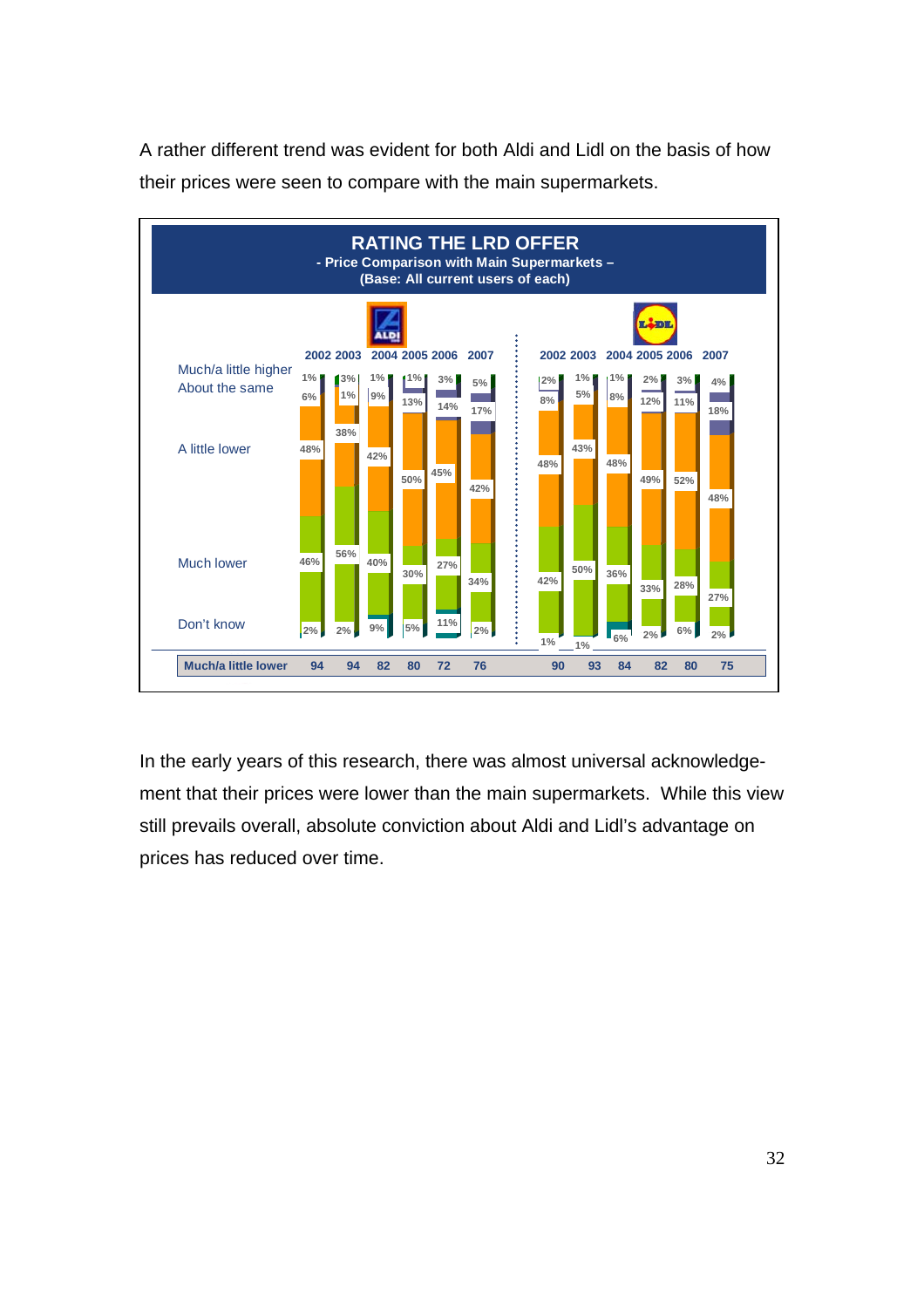## **10. ALDI & LIDL**

#### **Future Usage - More Settled Now**

Those shopping in Aldi or Lidl were also asked what changes (if any) they expected in usage of these stores for grocery shopping over the next year.

This question has been asked annually since 2003 and in the early stages, around half of their respective shoppers anticipated no change, while among the balance there was an expectation of buying more at these discounter outlets in the coming year.

![](_page_32_Figure_4.jpeg)